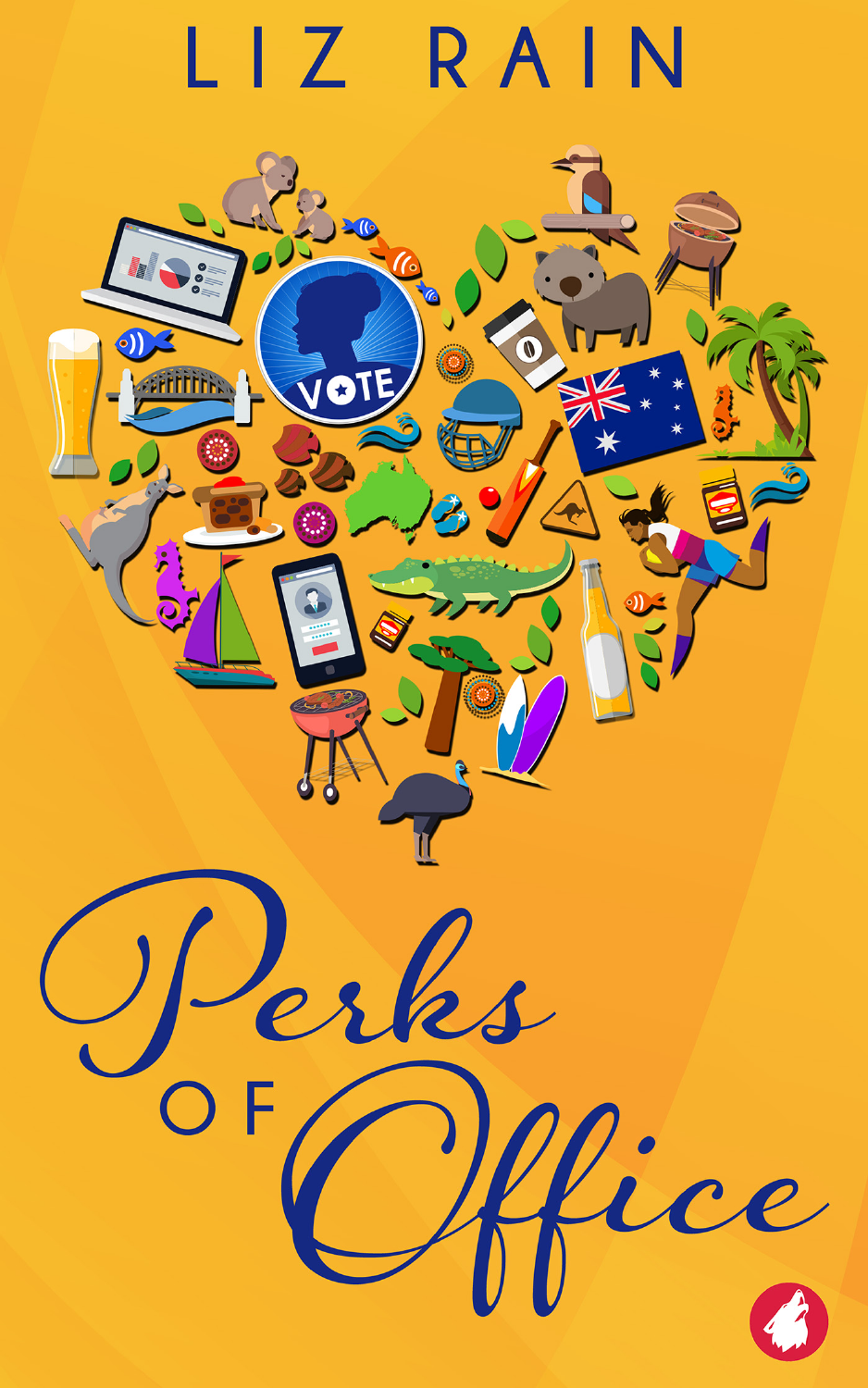**Chapter 1**

The phone on my work desk rang, cutting through my Thursday morning stupor. I jumped and gave a little *wah!*

Graham at the desk next to me chuckled. "Nervy today. Dreading a call from the debt collectors?"

I shot him a scowl then a quick grin. "Local Government and Planning, Emma speaking."

"Emma, it's Trish. Could you come round to my office for a sec?" I raised my eyebrows. This was the first time in the nearly eighteen months I'd been at my job that I'd been called into my director's office. An uneasy knot of anxiety spread through my stomach like an algae bloom.

"Sure thing. See you, uh, right now I guess."

Graham raised his eyebrows as I walked past him.

"Trish," I said in reply.

"Oooh, maybe you're getting a raise."

"Maybe." *Or maybe I'm getting fired.* I cast my mind back over the last few weeks to pick out anything I'd done, any e-mail I'd sent, that could have gotten me into trouble with the higher-ups at the Department of Local Government and Planning. Maybe the reply I sent to the concerned citizen in Eromanga who asked if NASA had lodged a planning application to build a rocket launch pad next to his house. I had advised there were no such plans currently lodged with the department, but maybe I should have double-checked? No, my job could be pretty mundane and I could achieve my targets on auto-pilot most of the time, so it was more likely to be something I *hadn't* done—a box left unticked, a file left not lodged with the relevant regional council.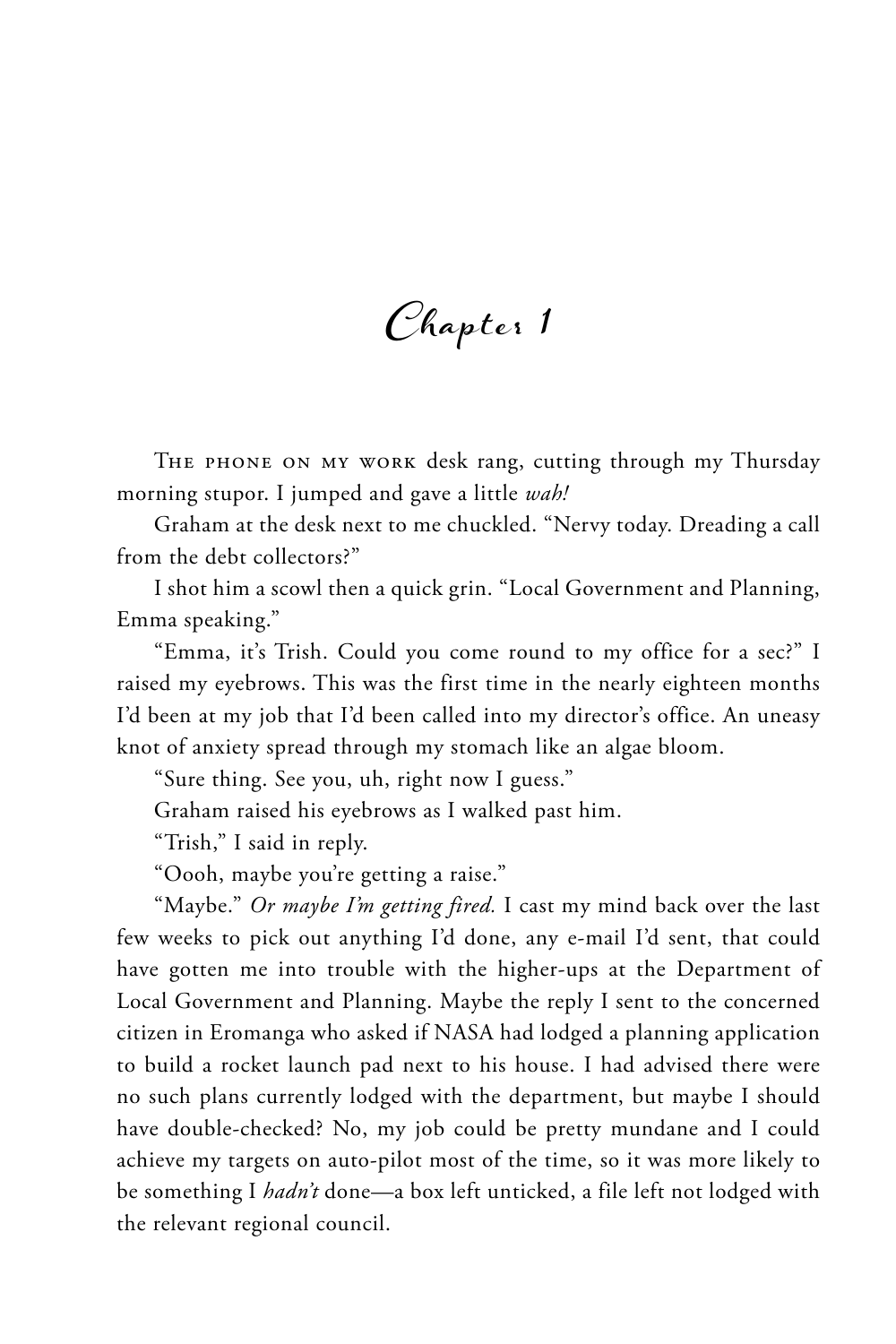Trish was not particularly scary; in fact, she was pretty nice, and good to work for—ultra-organised but didn't take the Queensland state public service thing too seriously. She once told me you could only survive as long as she had in department-land if you either drank the Kool-Aid or treated it all as a bit of a joke. And she prided herself on not being a micro-manager, which meant, at least to my knowledge, she hardly ever called people into her office for private audiences.

"You want this door shut?" I asked as I walked in.

"Yes."

My stomach sank. She never wanted the door closed. As it clicked shut it silenced the general hum of keyboards clattering and my workmates discussing upcoming weekend plans. I sat across from her, not sure what to do with my hands. In the end I wrung my fingers together and plonked them on my lap.

"Emma, I wanted to run something by you. You live in Logan, right?" My voice caught in my throat. "That's right." *What the…?*

I had bought my little place in a complex of fifteen townhouses because it was near the train station and cheap as chips compared with Brisbane prices. If you draw a wibbly blob where the suburban sprawl of Brisbane meets the suburban sprawl of the Gold Coast, that's Logan.

Sure, people looked down on it as undesirable, and it's the teen pregnancy capital of Australia with a higher-than-average rate of servo robberies, but surely living there didn't bring me down in Trish's estimation so much she was going to fire me. At least I hoped not.

"Good. I had a long-suffering friend in HR phone me in a bit of a tizz earlier. They had someone lined up to start in the manager role at one of the Logan electorate offices, but she didn't last 'til morning tea, and they need a replacement urgently. The local member's a minister, and the department wants to keep her happy. My friend thought if they hired someone local, their expectations might be a bit…"

"Lower?"

"More easily managed."

"Ah." I exhaled and unclasped my hands. I wasn't in trouble!

"Would you consider it? I'll hate to lose you, but you're well-organised and good with people, so I think you'll do really well."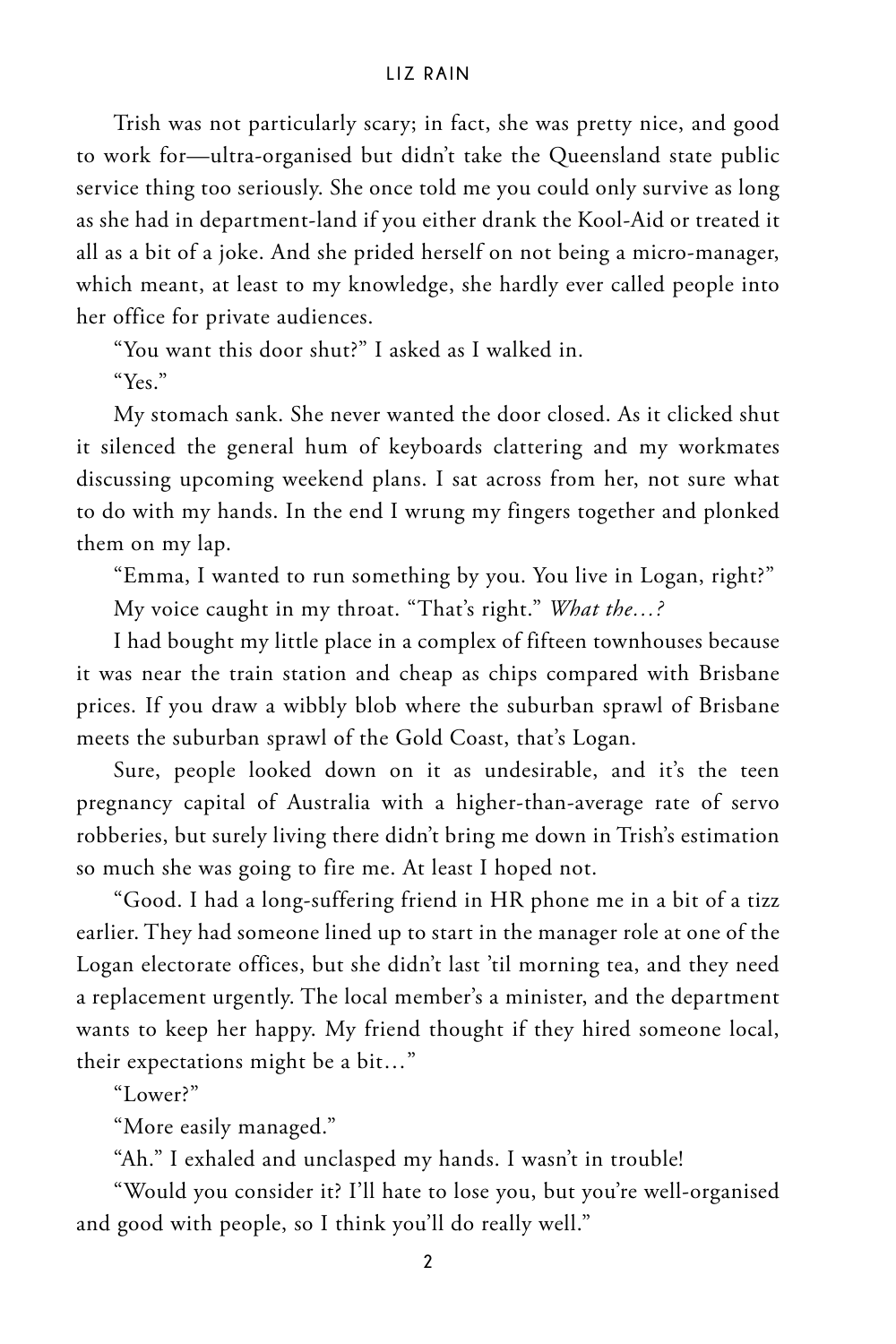"Wait… Me? I thought you were going to ask me if I knew anyone who might be able to do it. *Me*, manage an electorate office?"

I wrung my hands again. It was way too much. My stomach clenched at the thought of having to rouse on subordinate staff who were late for work or took cigarette breaks that were too long.

"Sure. I say 'manage,' and, yes, you'll be the most senior officer there, but it's only two pay grades above your substantive here. I think you're more than capable if you're willing to do it. And my HR friend said he'd buy me a bottle of wine if I can find someone to start on Monday." She leaned forward in her chair.

Out of my swirl of confusion a question occurred to me. "Why did the other lady leave? Is the MP impossible?"

"No, I don't think she had time to meet the MP. Feedback she gave HR on the phone was the office was, and I quote, a 'shithole'."

"Wow. That's an, um, evocative description. Which electorate office is it?"

"Landells."

I laughed. "That 'shithole' is literally over my back fence."

"Oh, er, sorry. I'm sure it's not that bad."

"No worries at all! Look, it's not a posh area by any stretch of the imagination. People wear mullet haircuts completely unironically and nannas are more likely to wear neck tattoos than pearls. That might have been enough to scare this last manager off if she's not used to it."

"Or if she's particularly snooty."

"Good point. Um…" I bit my lip and looked at the ceiling. My current job shuffling papers was fine, but I didn't see myself doing it forever. And, buried under my anxiety about no one taking me seriously as a boss, I felt a tiny thrill of excitement at the unexpected opportunity thrown my way.

I sat up straighter in my chair. On the other side of the desk Trish's eyes were wide and her fingers were intertwined loosely, almost like she was praying. My doubts and questions about the situation faded and were replaced with the instinct to make my boss happy on the slow Thursday afternoon. *She really wants that bottle of wine.*

"Okay, I'm in. I'll do it," I said.

She balled her hands into fists and held them up. "Yes! I'll phone my friend right now. He'll be thrilled. Thanks, Emma."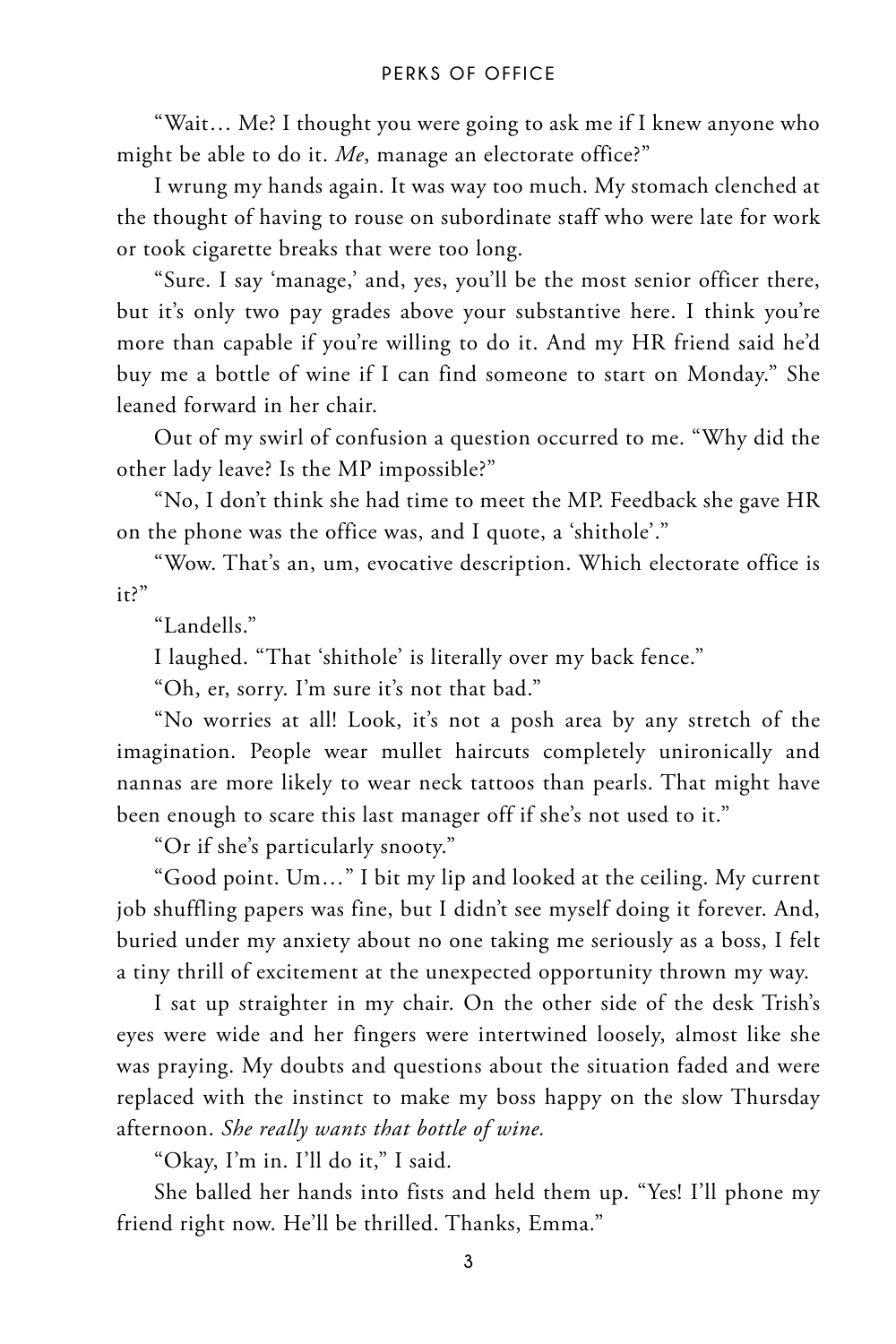"No, thank you for the opportunity." I stood up.

"You'll be working for the Honourable Bridget O'Keefe, Minister for…" She grabbed a scrawled-upon sticky note. "Corrective Services and Minister for State Development, Innovation, and Infrastructure."

"Wow, all of the things then."

"Sounds like it. Thanks again. And…"

I stopped on my way out the door.

"If it doesn't work out, I'll be happy to have you back here."

\* \* \*

A couple of hours later I stepped outside for my lunch break. My office building was on a busy street in Brisbane's downtown. I walked my usual break-time route three blocks to the Botanical Gardens and the welcome cool of the shaded lawns next to the big duck ponds. A bearded dragon lizard the size of a dachshund made a mad dash across the path and jumped into the pond with a splash, making a woman near me scream. She must have been a tourist because the locals—human and duck-kind alike—didn't bat an eyelid. I sat down on my favourite bench near the formal flower garden with a view of the river and grabbed my phone from my pocket.

Polly picked up my video-call request straightaway.

"Heeeeeey! You're a sight for sore eyes. Loving the collared business shirt! You look like a regional flight attendant. And look at that sunshine! What I wouldn't give for some freaking sun once in a while."

Although it was four in the morning in Dublin, Ireland, Polly was working the graveyard shift on the front desk of the hostel she lived at. I drew my phone back a bit to see my outfit. She wasn't far off with her flight attendant jibe. With my light-brown hair pulled back in a ponytail and my collared shirt, all I needed was a faux-silk scarf tied around my neck to complete the look.

"Hah! How much caffeine have you had? You looked wired. And don't blame me for this sunshine. You knew the weather was going to be shit when you moved over."

"I know, I know. But you know damn well I didn't move to this potatoville hell for the weather."

My best friend and former housemate had broken her tight-knit Filipino family's hearts and moved to the other side of the world for one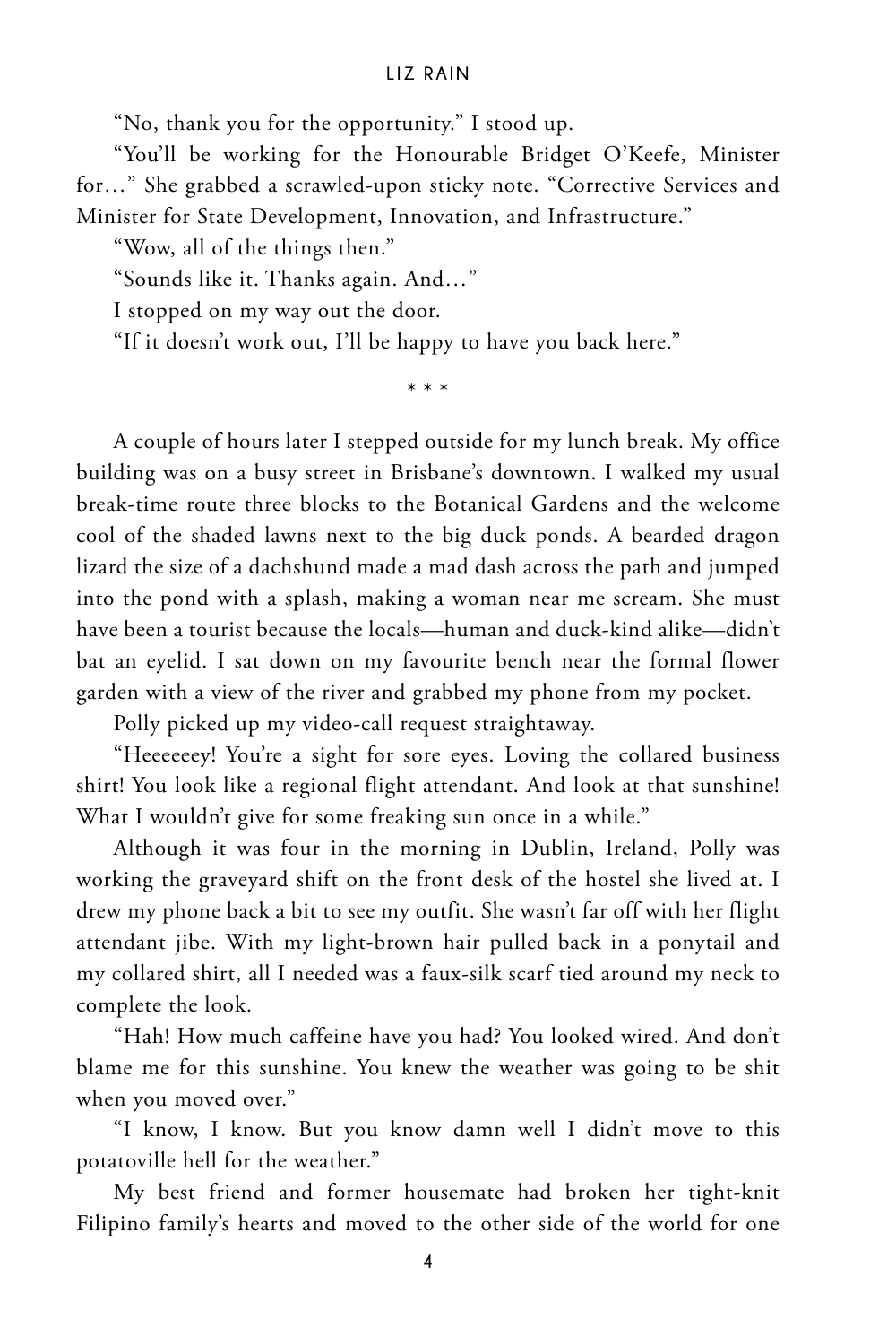reason, and that reason's name was Declan. She had met him at a pub in the Valley and they dated for a bit. Polly had fallen hard but Declan always kept her at arm's length and was never willing to make it official. I could never understand what she saw in him—he was skinny, pale, badly dressed, and only watched movies if they were part of the Marvel universe—but Polly was a sucker for an Irish accent. And, if I was being fair to him (which I was hardly ever in the mood to be), he never once led her on or lied to her about his intentions. He was a young, horny guy who wasn't keen on a white picket fence and family picnics on the weekends.

"Have you been seeing much of Declan?"

Polly looked away. "Uh, we had a late dinner the other night," she said, her voice I little higher than normal. "What's new with you? You haven't drunk-texted Fuckface this week I hope."

I rolled my eyes. She always deflected Declan talk by mentioning my awful ex. Ailee had been my first serious girlfriend. We had met playing football together for the Underwood Hawks AFL team, hooked up with four weeks to go in the season, and dated for three months after a footy trip to Airlie Beach. She had always insisted on keeping our relationship on the down-low because her super-Korean super-Christian parents wouldn't approve. Pol had pointed out this wasn't an excuse from keeping me a secret from *everyone* in her life, including our footy team—three-quarters of whom were same-sex attracted. When she dumped me out of the blue to get into an instantly Instagram-official relationship with a boy from her church I didn't get out of bed for three days.

"No, I haven't fallen off the wagon."

"Good. I read the other day that it takes a third of the duration of the relationship to get over a break-up. So a three-year relationship takes a year to get over, and a thirty-year relationship takes—"

"All right, all right. Thanks for the lesson in fractions, Miss. Sounds like you've been googling *Why is my best friend taking so damn long to get over her dumb three-month fling?*"

Polly scratched her nose and suddenly became very interested in something off-screen to her left.

I scoffed. "Sprung! Anyway, I do have news, which I know is unusual for me."

"Oooooo! Dish."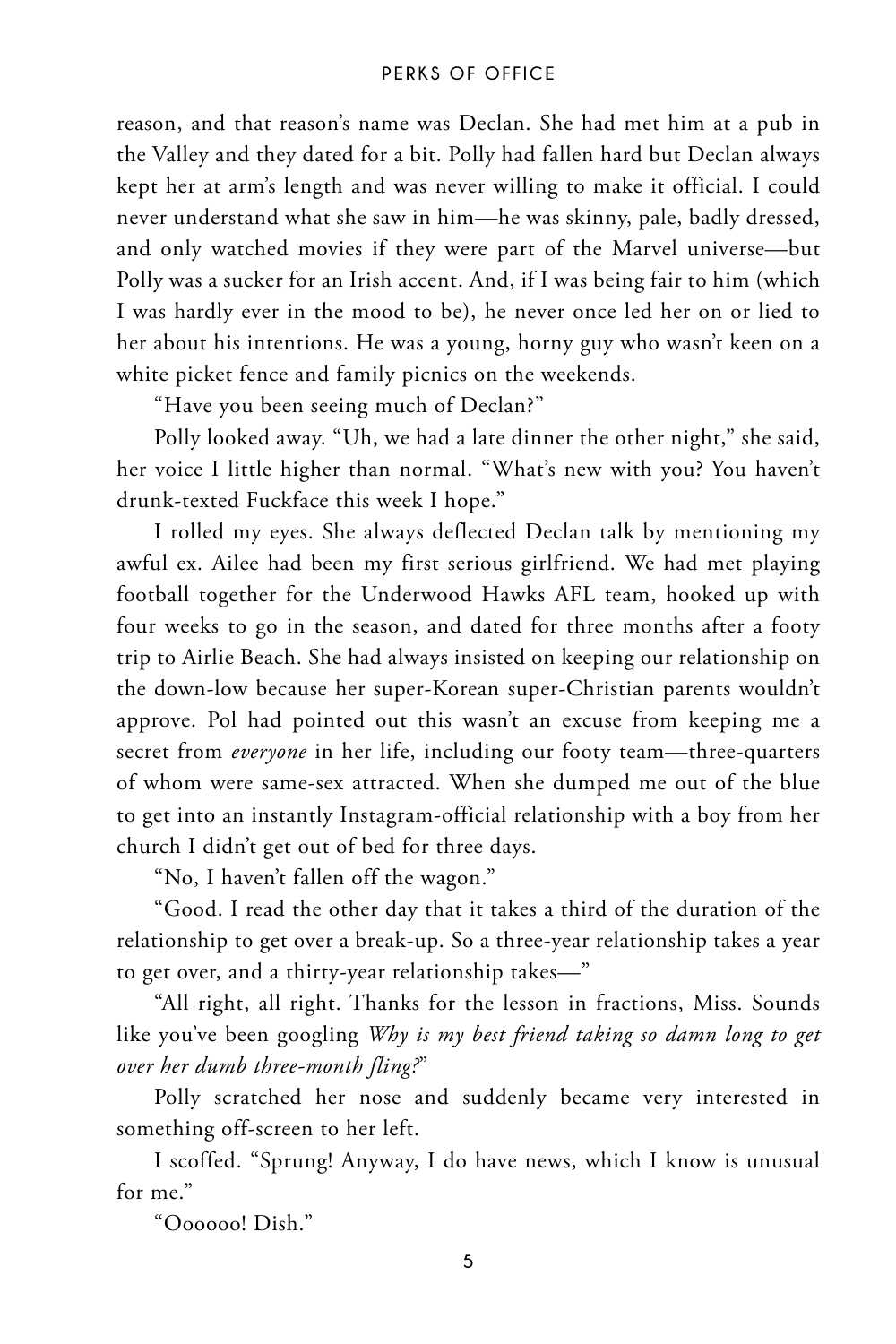"I got offered a job at that politician's office right over our back fence."

"Whoa! The one next to that weird shop that only had tins of baked beans in the window that we thought was a front for an illegal poker den?"

"The very same. Although the bean shop isn't there anymore. I think the guys running the gambling racket wanted somewhere a bit classier."

"Yeah, the gang-lords' clients thought our neighbourhood wasn't nice enough," she said laughing.

Even though we liked joking around about how shitty Logan was, it was a great place to live and we'd never felt unsafe. Brisbane people just liked making fun of the less-trendy city down the road—kind of how London people made fun of Essex and New Yorkers made fun of the Jersey shore.

"So, are you going to take the job?" she asked.

"Yeah, I think I am. Trish said I'll be the most senior person there, except for the local MP who I guess is technically the boss."

"Wow! That is huge. Good for you, Em! So you'll be running the place. Girl-boss extraordinaire!"

"Hah, something like that. You don't think I've taken too much on, do you? I mean, I don't have any team leader experience, and I'm going to have to manage other employees and stuff." My stomach tightened and I swallowed hard. My current job wasn't too bad and maybe I was dumb to jump into something else, especially a job where the last candidate didn't last two hours. I told Polly about her, and her "shithole" description.

"Ah, don't sweat it. She's probably never been further from the middle of Brisbane than the leafy inner suburbs, and finds it hard to breathe if she can't smell a double-shot espresso macchiato. She didn't say the people were terrible, did she?"

" $No.$ "

"And she didn't say the work was stressful?"

"She didn't stay long enough to start the work…"

Pol waggled her finger at me. "Uh-uh-uh, just answer the question please. Did she report the work was stressful?"

"No ma'am."

"Then all we know for sure is that our hood is too real for one woman who we've never met and is probably the worst person ever. And we love our hood. We had the best times ever living there."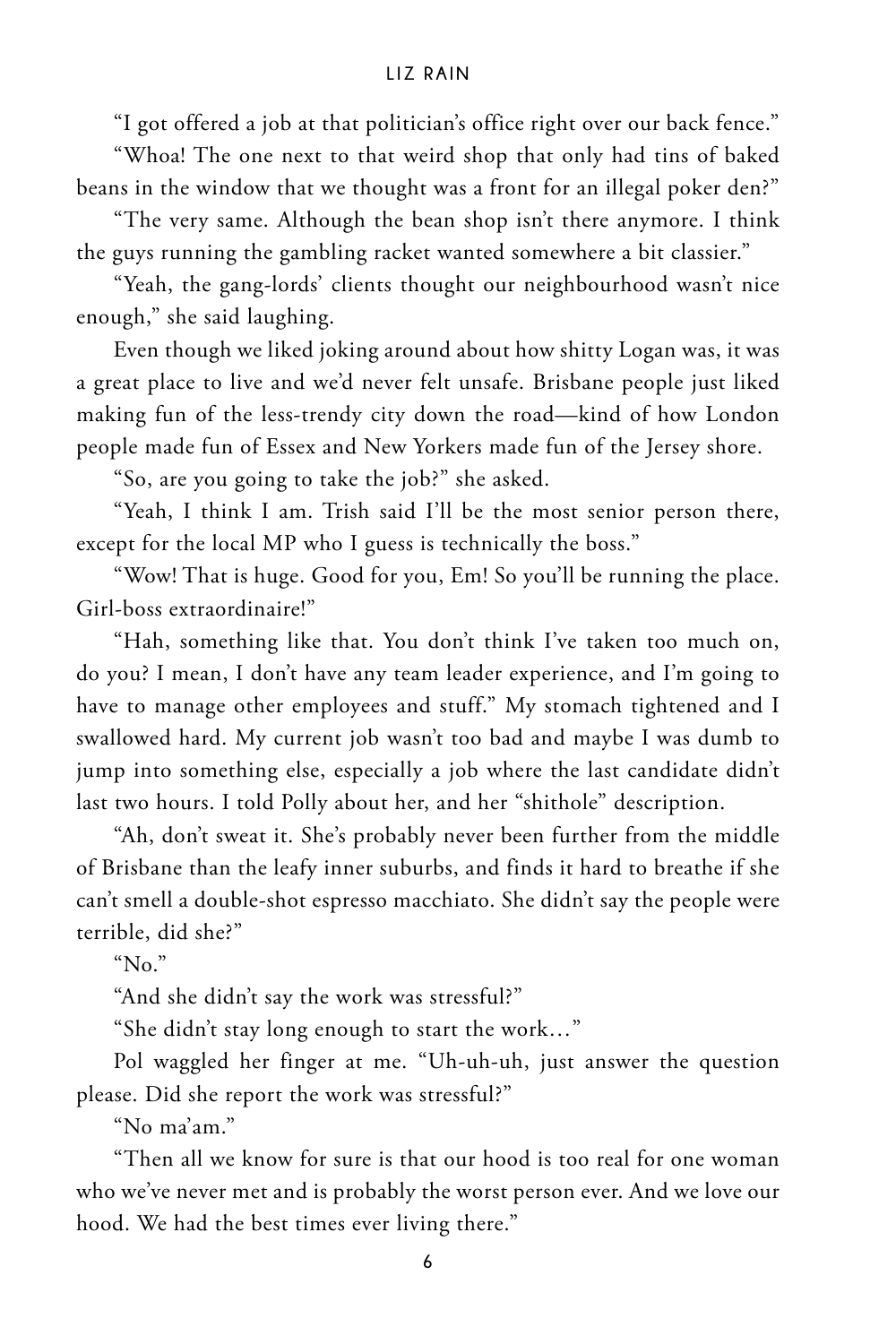I smiled but felt tears prick at the back of my eyes. There was less laughter and the adventures were tamer with Polly on the other side of the world. "You're right, mate. You're one hundred per cent right."

"Plus, they played your favourite Kim Petras song on the radio over here this morning. It's a sign!'

"*Heart to Break*? Wouldn't that be a sign this job is going to end in heartbreak?"

"No. Duh! The radio played that song on today of all days because good things are coming your way."

"I think that's the definition of magical thinking."

"Well, just call me Harry Potter because I'm a bloody magician."

"Wizard."

"Exactly! You know I'm right, and you know you got this, and you know I fucking love you to bits."

"I love you too, you dope. Now I better get back to work and tell them to start organising my farewell morning tea."

I walked back through the gardens and stopped at the edge of the ornamental pond. A very fat eel swam toward me with purpose. His name was Eric, and people fed him too much stale bread, even though there was a sign expressly forbidding it. He turned his head to fix one of his protuberant eyes on me, then swam away in disgust.

I would miss my daily visits to Eric, even though I was a constant disappointment to him. I bounced on the balls of my feet. Polly's pep talk had made me feel lighter, and the tension headache that had been forming above my right eyebrow was gone. A new environment, new faces; it would do me good.

I tried to picture my new boss Bridget O'Keefe. I hadn't had to vote in a state election since I moved to Logan, so hadn't read up on local politics. There was a big sign with her picture on it outside her office on the main road, but I'd only ever glanced at it long enough to get an impression of dark hair and a smile.

I let out a long breath. "Let's just hope she's happier with me than you are, Eric," I said quietly.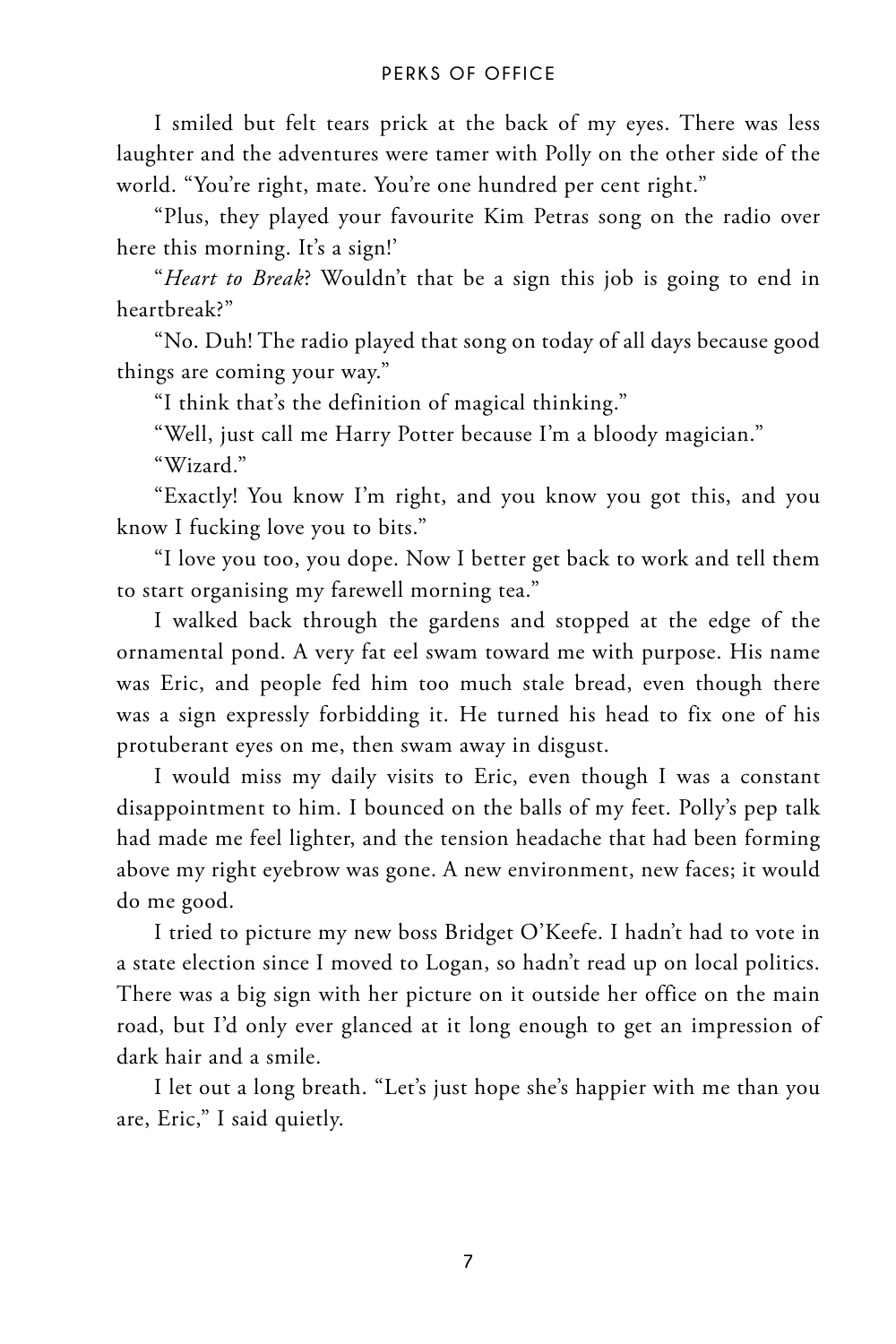**Chapter 2**

WAS THERE A MEMO THAT said a minister's electorate office had to be in the shittiest location imaginable? Perhaps party leaders thought putting their best and brightest in a low-rent shopfront surrounded by cracked pebble-crete scattered with cigarette butts gave a "down-to-earth" factor.

If this was the case, the office of the Honourable Bridget O'Keefe MP fitted the brief perfectly. Pebble-crete? Check. Cigarette butts? Check. She had even gone above and beyond by having empty shopfronts on either side of her office—one with a cracked window inexpertly mended with duct tape.

I squinted against the glare reflecting off the concrete car park. Americans would call this a strip mall. Did we call it that? I'd watched too much Netflix to even know anymore. It was 8:25 in the morning on a mild September day, and I shuddered inwardly to think of how hot and bright the shopping centre would be in summer.

I had given myself ten minutes to walk to work, and it had taken me four.

Polly and I had lived in my two-bed, two-bath townhouse together since we were twenty-three. Through a combination of living at home, working part-time at the local supermarket throughout uni, and landing a boring but well-paying public service job right after, I had managed to save up enough for a deposit. My parents sold their house in Brisbane and downsized to a little place in Cairns, a city in tropical far-north Queensland, to be closer to my grandparents. They'd given my brother and me a little chunk of money from the proceeds. Much to my mother's dismay, he spent his on a motorbike and a licence even though he had never ridden before.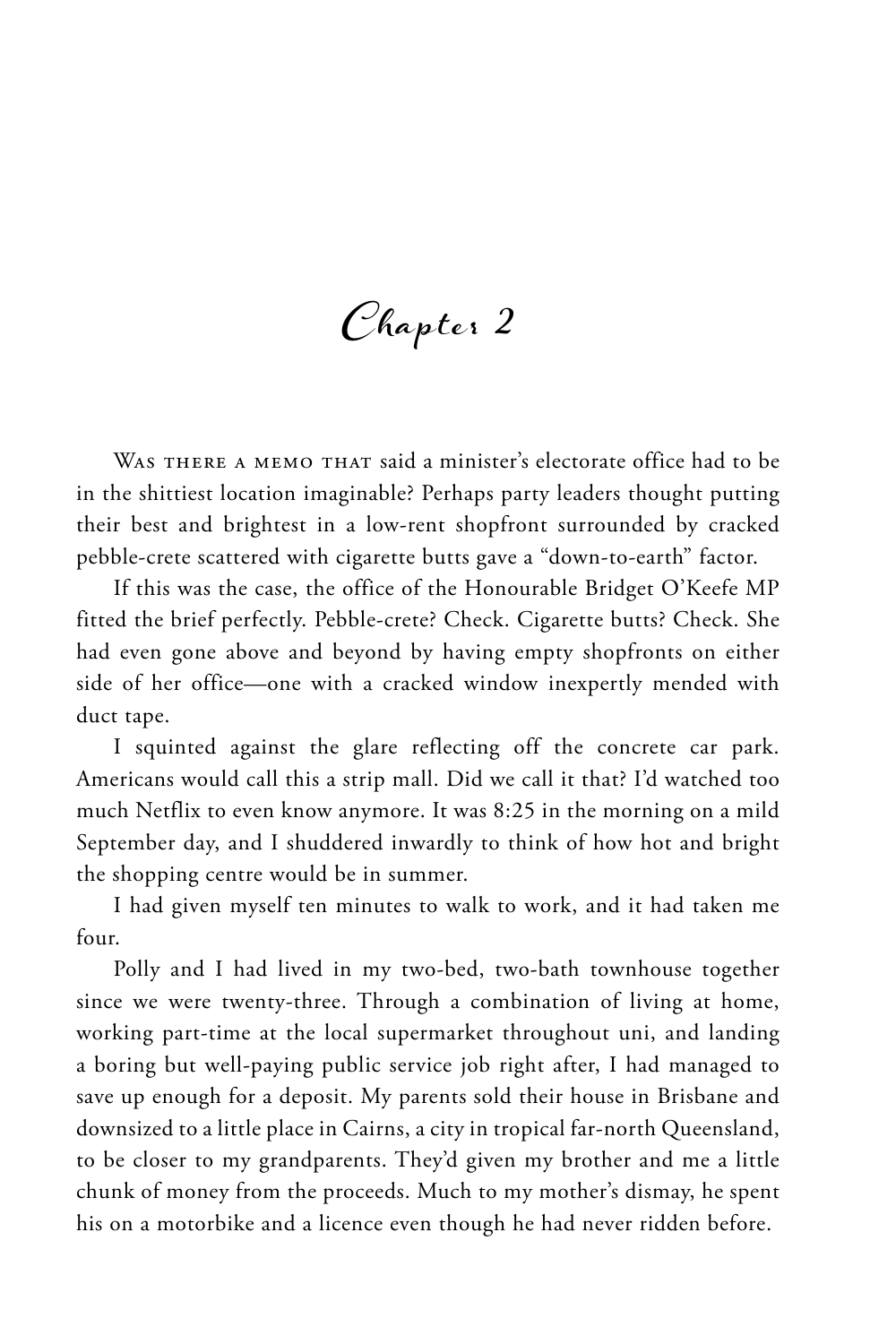I had thought about getting another housemate, but Polly was only ever meant to be gone for a few months. Her absence got extended again and again, but I was loathe to put someone else in her room in case she decided to come home on a whim. She did lots of things on whims. Plus, I covered the mortgage payments fine without her rent, and now I had landed an unexpected pay raise.

I'd arranged on Friday via a phone call to meet another staffer employed here at 8:30 a.m. Her name was Haromi, and she'd sounded young and slightly uninterested. Not unfriendly though.

There were no cars in the carpark, so I moved into the shade in front of the shops and took a stroll to look at the other businesses. It really was singularly uninviting. I had lived over the back fence for three years and never once visited.

There was a hairdresser called Modern Stylingz advertising their prices in felt-tip pen on pieces of paper sticky-taped to the inside of the windows; *Full head foil's \$80*.

There were more interesting apostrophes in the laminated menu Blutacked to the window of a rather unloved-looking cafe called, perhaps ironically, The Jolly Bean. The menu also boasted *raison toast*, *scrambelled eggs* and *gourmet toastee's*.

A physiotherapist, pathology lab and a little takeaway called China Surprise rounded out the bunch, if you didn't count the empty shopfronts with For Lease signs in the windows. I turned at the end of the row to walk back when a nice little bright blue car turned into the carpark and pulled up outside the electorate office.

I made my way back just in time to meet the girl who had gotten out of the car and was pulling a set of keys from an oversized handbag. She looked at me as I approached and I raised my hand in an awkward greeting. "Haromi? Hi, I'm Emma." I stuck my hand out to shake hers.

She looked at it for a moment then dropped the keys back in her bag and took my hand in both hers. "Hello, Emma. And welcome." She looked into my eyes and smiled. She was very young and quite slight, a little shorter than me, with her black hair pulled up into a bun on the top of her head. She wore a huge cardigan which came down past her knees draped over a black T-shirt and black leggings. A jade circle hung from a leather necklace at her throat. I thought two things simultaneously: I was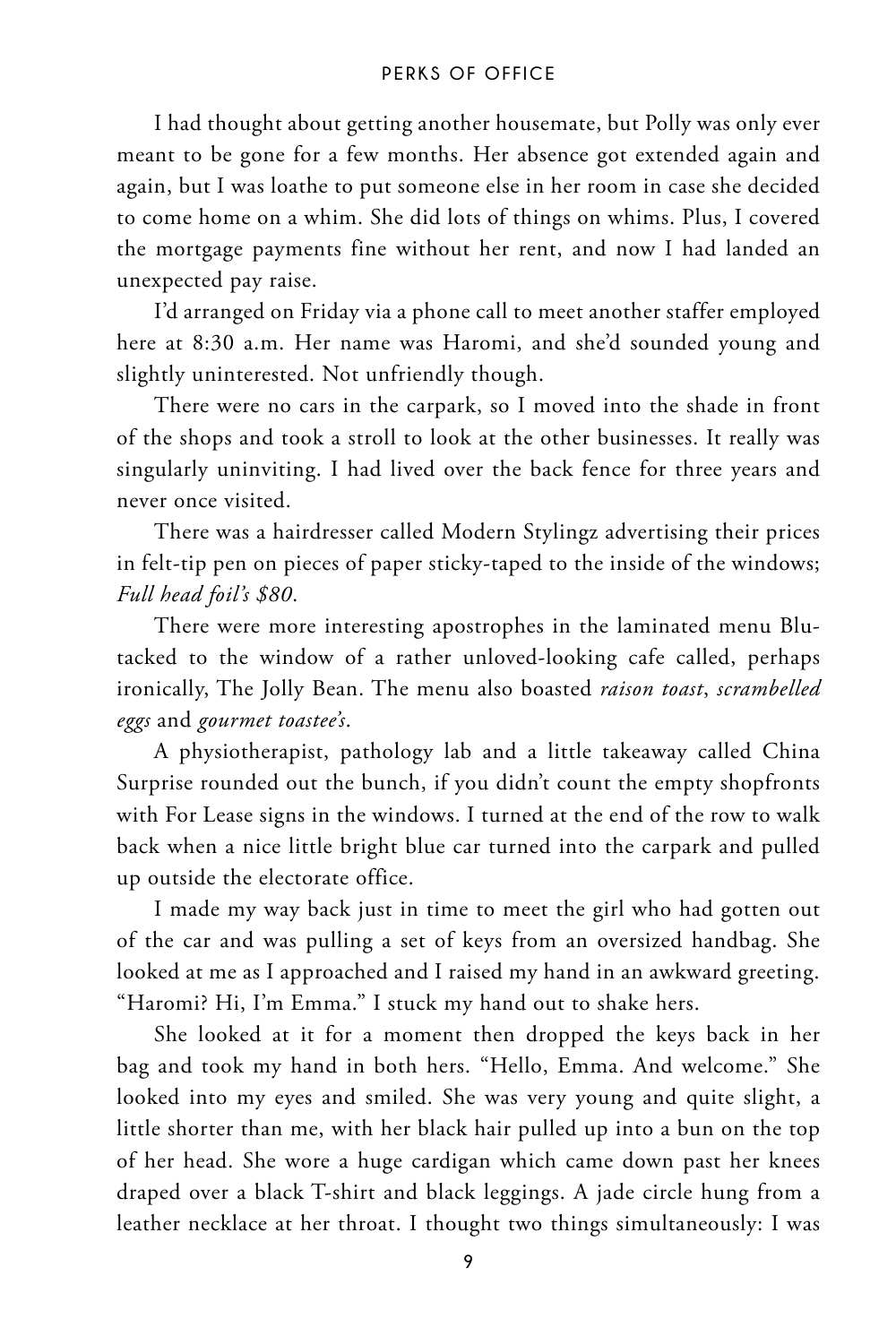extremely overdressed in my expensive pant suit and collared shirt, and I liked Haromi. Her energy was laid-back, like she could have worked at a not-so-busy shopping centre Juice Boost rather than a state government electorate office.

She let go of my hand and found the keys again. She opened the door and, with a small flourish, gestured for me to go in before her.

"This is where the magic happens," Haromi said, sweeping her arms wide then plonking her big bag down on the desk nearest the door. She flicked a switch and fluorescent bulbs flickered to life, revealing, well, a bog-standard crappy office space. There were three desks in the larger communal office we were standing in, and two smaller offices at the back with fake panel-wood doors and large windows with horizontal blinds for privacy. The blinds in the left-hand office were hanging down at a jaunty diagonal.

"The air con works when it's in the mood," Haromi said as she walked to the opposite wall and flicked another switch. I jumped as, with a giant death-rattle, something started to whirr loudly.

"They bothered putting ducted air in this building?" I asked.

"Oh, yeah. My cousin says this plaza was built to be…" She paused for a moment as if remembering an important statement, then continued, accentuating each word by piercing the air above her head with a pointed finger. "The commercial and business hub of greater Landells."

"And when was that?"

 $"1988"$ 

I snorted. "Awesome."

"Your office is through here, by the way." She strolled into the one with the diagonal blinds.

"Hold on, I don't want an office," I said, following her into the pokey and dated little room. I had never liked being alone for too long. Even at uni I had preferred studying in the noisy refectory than at home with no one else there. I was lonely enough at home with Polly gone. I felt untethered when I was by myself, and my thoughts jingle-jangled in my head. They were not necessarily unpleasant thoughts, but I got bored with them pretty quickly without someone there to break up the monologue.

"Do you guys mind if I move my desk out with you?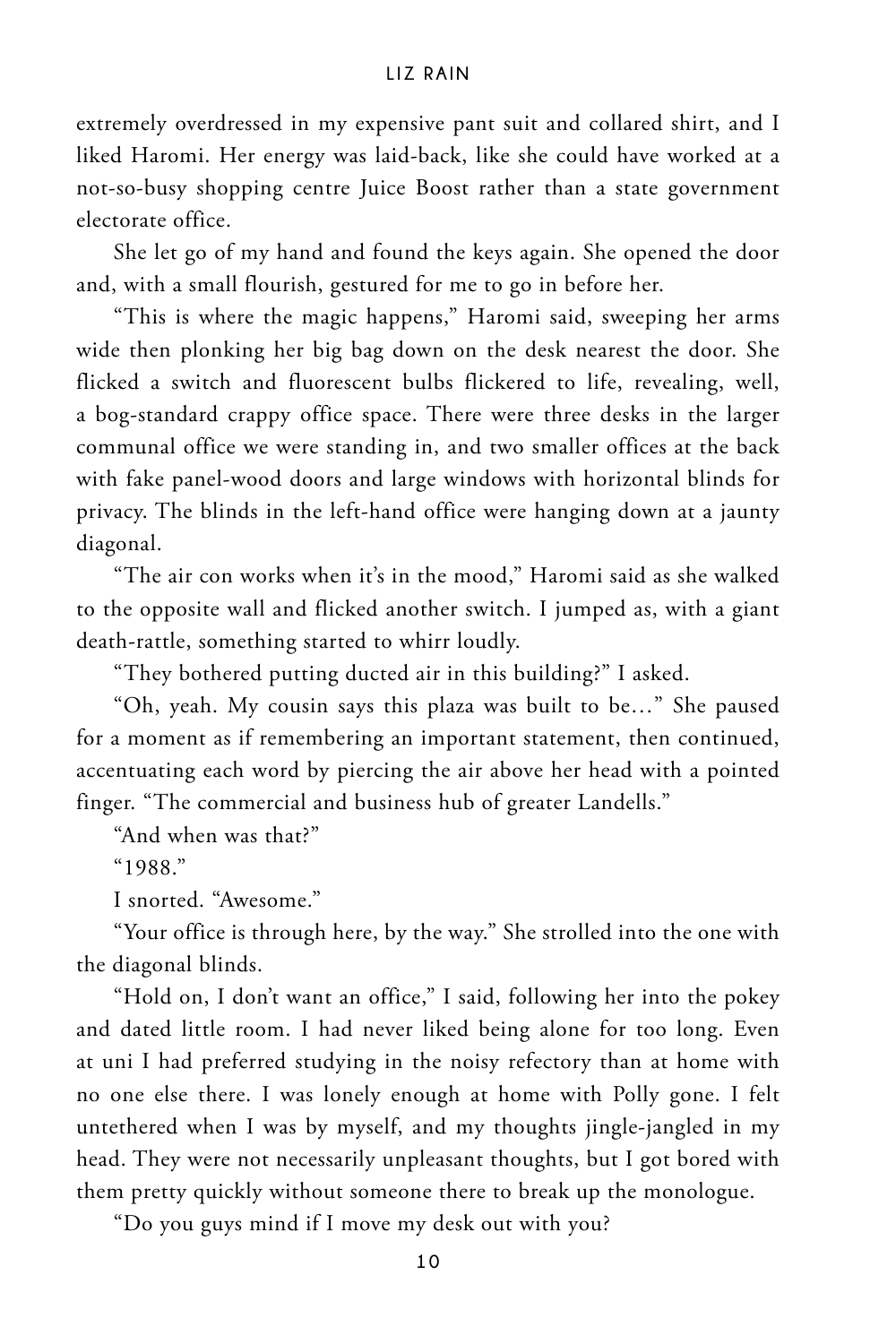"Well, I dunno. Let me check." She turned her head from side to side so ostentatiously that she turned a full circle. "Whaddaya reckon, guys? Can our new friend sit out here with the cool gang?" She closed her eyes and paused. "They say yes, Emma! Congratulations."

"Wait, so it's only you here?"

"Me, myself and I. That other lady came the week before last. Lisa. She was dressed even nicer than you. I gave her the same grand tour I'm giving you and she didn't come back Tuesday, or ever." She sighed loudly. "Plus, you're my boss anyway, so you can pretty much do what you want, hey?"

I snorted. "Boss! I've never even managed a chook raffle," I said, looking around the office. My gut started to tighten. The air con spluttered, stopped completely, leaving us in silence. We lifted our chins to look at the ceiling. It was covered in stains that looked a little like fluffy clouds, except that they were a disgusting brown colour. I wondered if people had been allowed to sit smoking at their desks, and how long ago they were made to stop. The air con grumbled, whirred, and then settled back into its noticeable hum.

"Well, you're my senior officer, so it's your responsibility to do whatever the fuck you want. And you need to stick around because I have a good feeling about you."

I straightened my shoulders and put my hands on my hips. " All right, I'm in."

"Good because that office tour is hard and I don't want to give it again." She looked at her phone. "Now, we've been here ten minutes so I think it's time to go for coffee."

\* \* \*

We both got into Haromi's little car to go to a nearby cafe because, in Haromi's words, the coffee at the Jolly Bean was so bad it "made you bleed out your eyes."

We drove five minutes to Kia Ora.

"Oh, I love that place," I said when Haromi told me where we were headed. "I used to go there all the time."

"Why 'used to'?"

"I went all the time with my housemate Polly, but she moved overseas."

"Bummer. Does the cafe bring back bad memories?" she asked, flicking radio stations from a cheesy pop song to a bouncing Aussie hip-hop anthem.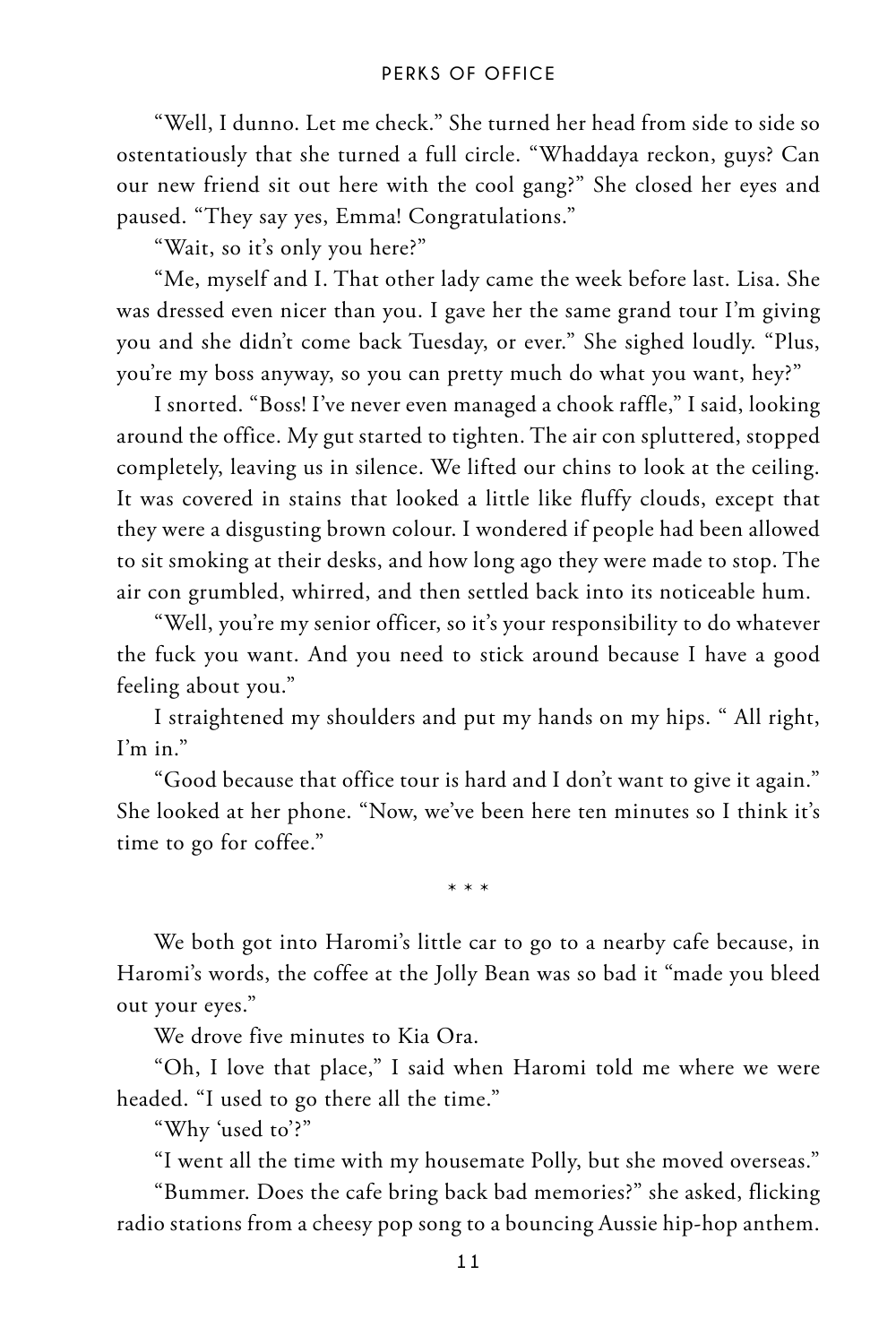"Oh no, nothing like that. I just, you know, feel weird going out to drink coffee at a table by myself."

Once we had our takeaway coffees in hand and were driving back I asked Haromi why the electorate office was so awful. She told me that up until three months before, my senior electorate officer role had been filled by an old guy named Kelvin.

"He was so lazy," Haromi said. "But he didn't want to retire because he hates his wife and didn't want to spend any time with her."

"He told you that?"

"Oh, yeah. He was pretty much the worst. He was holding out and holding out for a severance pay-out. They finally gave in and paid him a heap of money to retire so they wouldn't have to deal with him anymore. They couldn't find anyone else for a long time, then Lisa came for one day, and now you're here."

"Gawd, Kelvin sounds awful."

"Totally. And I was sort of like his assistant but he never did anything so there was never anything for me to do. The days dragged. There's only so many hours a day you can look at Facebook. I don't like Facebook!"

"I hate Facebook too. What's the minister like?"

"Bridget? Oh, she's nice. She's very…busy. She's always got a thousand things to do, so you never feel like bothering her with chit-chat or anything. She comes in on Fridays. She's in her ministerial office in the city the rest of the time."

We pulled up outside our office again.

When we were back inside I took my bag out of the office assigned to me and set up at the desk across from Haromi's.

"Hey, Haromi," I said.

"Yes, boss-lady?"

"Instead of doing a crappy job like Kelvin, let's do a semi-good job of this electorate office gig. It'll make the days go faster."

"I'll drink to that," she replied, taking a big swig of her coffee.

\* \* \*

My big dream of doing my job in a "semi-good" way didn't get off to a good start. For one thing, Kelvin had left no handover notes or directions of any kind as to what an electorate office was meant to do. When I asked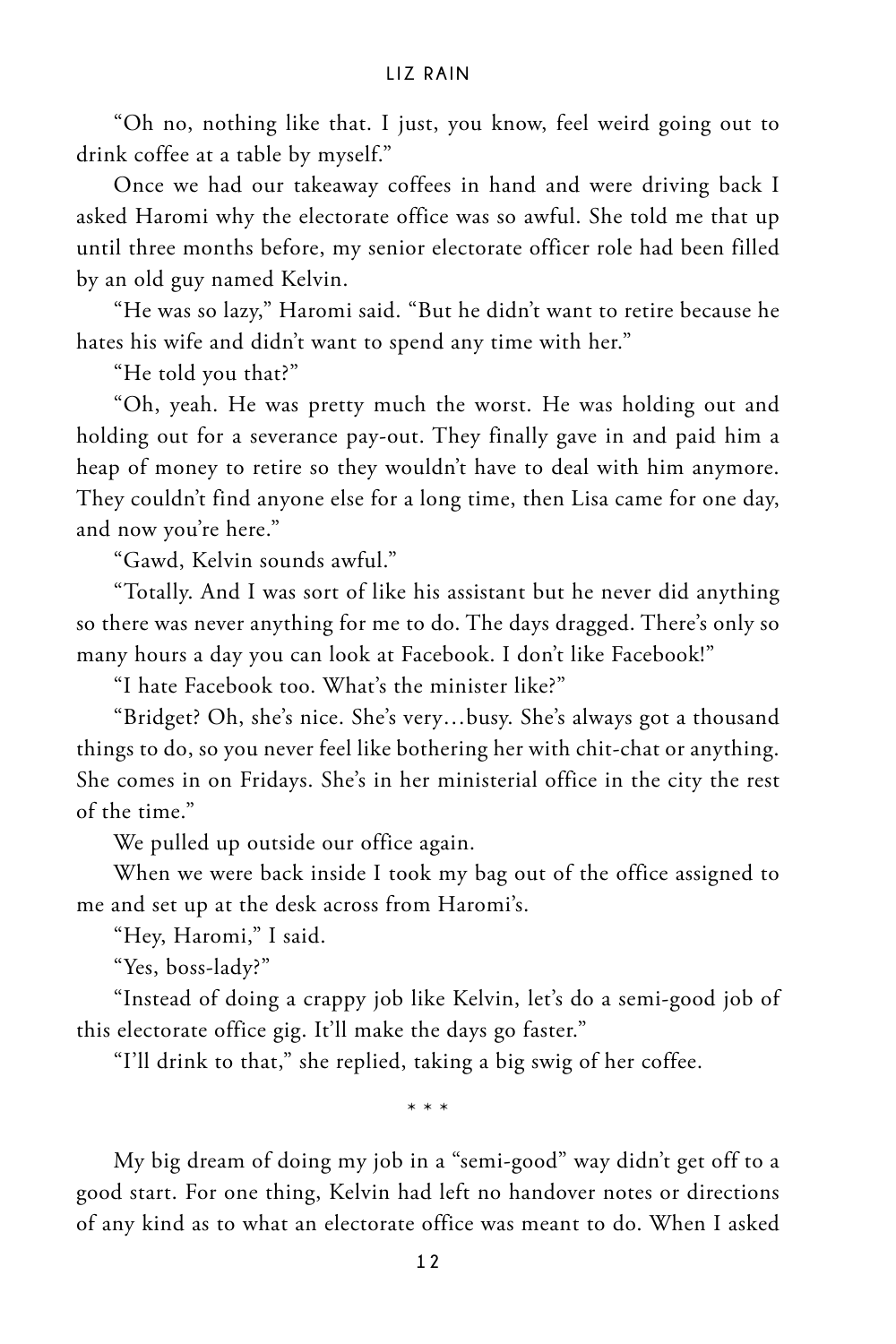Haromi what she knew about what Kelvin did, she said he answered the office's e-mails with cut and paste templates. She had a few of them saved. Every one of the templates were differently worded missives fobbing the constituent off because either: a) The issue wasn't the electorate office's problem, or b) The Member for Landells would consider it but was probably far too busy to do anything about it.

Haromi and I agreed we could do better than that, but neither of us had any idea what advice we were allowed to give, or what we could do to help anyone. We searched the office for a handbook, or anything that would illuminate us as to what we were actually meant to do to fill the day.

Haromi started by going through the drawers of the two vacant desks in the front office, and I decided to try my luck with the dusty, ancient filing cabinet in Kelvin's old office.

I started with the top drawer and it became pretty clear early on I was wasting my time. The documents were not grouped in any coherent way, and it was beyond the powers of my imagination to glean what use they could be to an electorate officer. There was a 200-page Logan City Council annual report from 1997, a menu from a Thai takeaway and a newspaper clipping about a greyhound named My Sweet Cookie coming in first at Sandown. I made it to the last drawer with nothing to show for it but a big pile of recycling. The drawer was pretty stuck, and it took a bit of banging and pulling to wrench it open. I pulled out the first file.

"Hey, Haromi!" I called, jumping up from my sitting position on the floor and walking toward the door of Kelvin's office. "This folder's marked Private and Confidential but the only thing in it are three dead silverfish."

I pulled up short as I rounded the corner, because I was confronted with the face emblazoned on the signs out the front, only shrunk down to life-size, and it was looking right at me.

"Uhhhhh…" I felt frozen to the spot. I was suddenly aware of the thick layer of dust coating my hands, and probably parts of my face and clothes too. I also realised one side of my shirt had come untucked. Should I tuck it back in? Or would that call attention to it? *No, you're ok, just be cool. Shit! She's coming this way!*

The face was advancing on me, along with the adjoining body, arm outstretched. "Hello, Emma. I'm Bridget. It's so good of you to come and help us out at such short notice. I'm looking forward to working with you."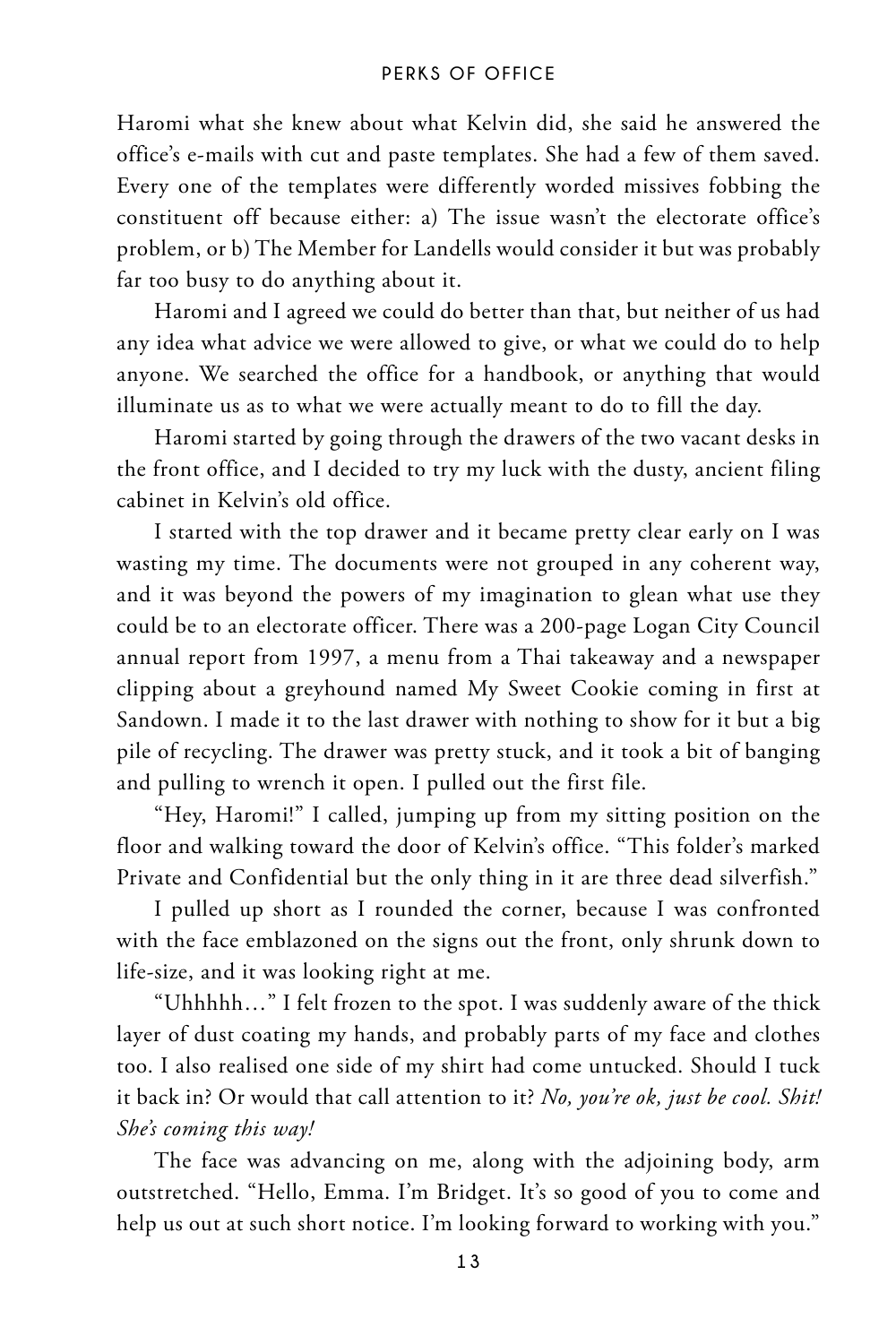My grubby hand was grasped in a firm handshake.

*Right, time to say something, dummy!* "Yes…" I said, then paused. "You too," I added. Another pause.

The Honourable Bridget O'Keefe appraised me for a moment, probably wondering if the new manager of her electorate office was soft in the head. Up close she was, what? Impressive? Polished? Well put-together?

She looked to be in her late thirties and had excellent teeth—big, shiny and white. And great hair - dark brown and shoulder-length, thick, framing her face. And it looked exactly the same as the photos on the signs. Not a centimetre shorter or longer, and not a hair out of place. How often would she have to get it cut?

"Oh, sorry," I said, suddenly shaken from my silent reverie. "I've got your hand all grubby. Haromi, can you fetch a wet wipe?" *Yes, issuing instructions as a good manager should.*

"Nope."

*Damn.* I looked at her. She was watching Bridget's and my exchange with languid attention, as if it were a very boring play. I raised my eyebrows.

"We don't have any," she said.

"Right," I replied.

"It's no problem," Bridget said, pulling a travel pack of disinfectant wipes from the handbag hanging off her shoulder.

"Sorry, again. We're in the process of doing a clean-out, as you can see. There's some stuff filed away that's really old, and I don't know what purpose it ever served. It's pretty dusty work though…" I trailed off as Bridget pulled a travel bottle of hand sanitiser and applied it vigorously to both hands. *That's a bit of overkill.* It crossed my mind that maybe she was awful. That's why her staff didn't stick around.

"Again, lovely to meet you, Emma," she fixed me with another shiny smile. "I'm sorry I can't stay long but I've got a cabinet meeting at ten. Just wanted to pop my head in and say hi. It looks like you're making a great start in this role."

I basked in the shininess. And found myself grinning back.

"Thanks…so much," I said, as she pushed open the grotty glass door and swept out.

I stood and watched an older gentleman in a suit and tie jump out and open the back passenger door for Bridget to get in. When he was back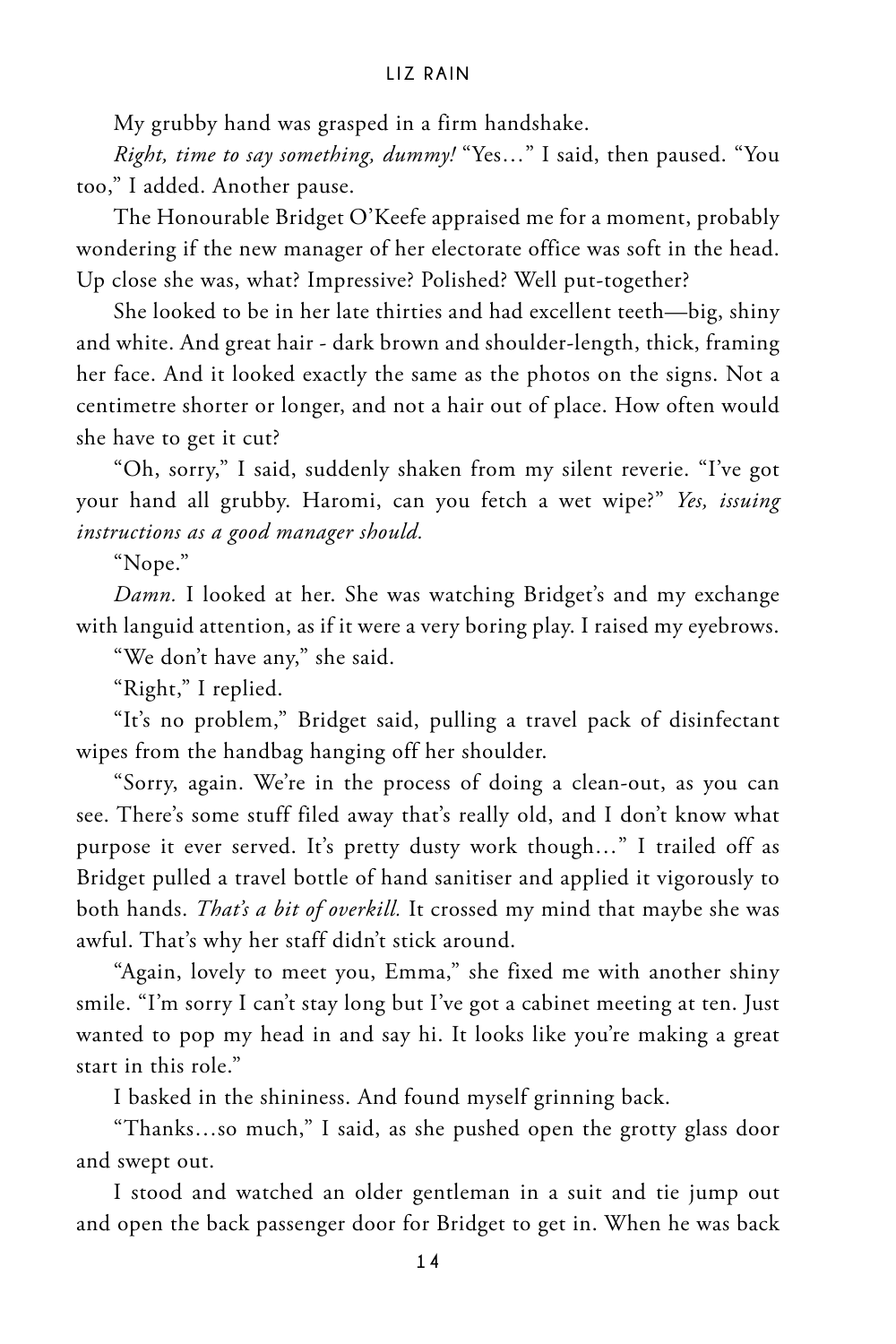behind the wheel he gave me little wave, just a lifting of one set of fingers, and I waved back. Bridget said something to him which made him laugh, then he backed the car out of the parking space and drove off.

Haromi's voice was in my ear before I realised she was standing beside me, also looking out the front window.

"She gone, bro."

I laughed. "Yep, I guess she has."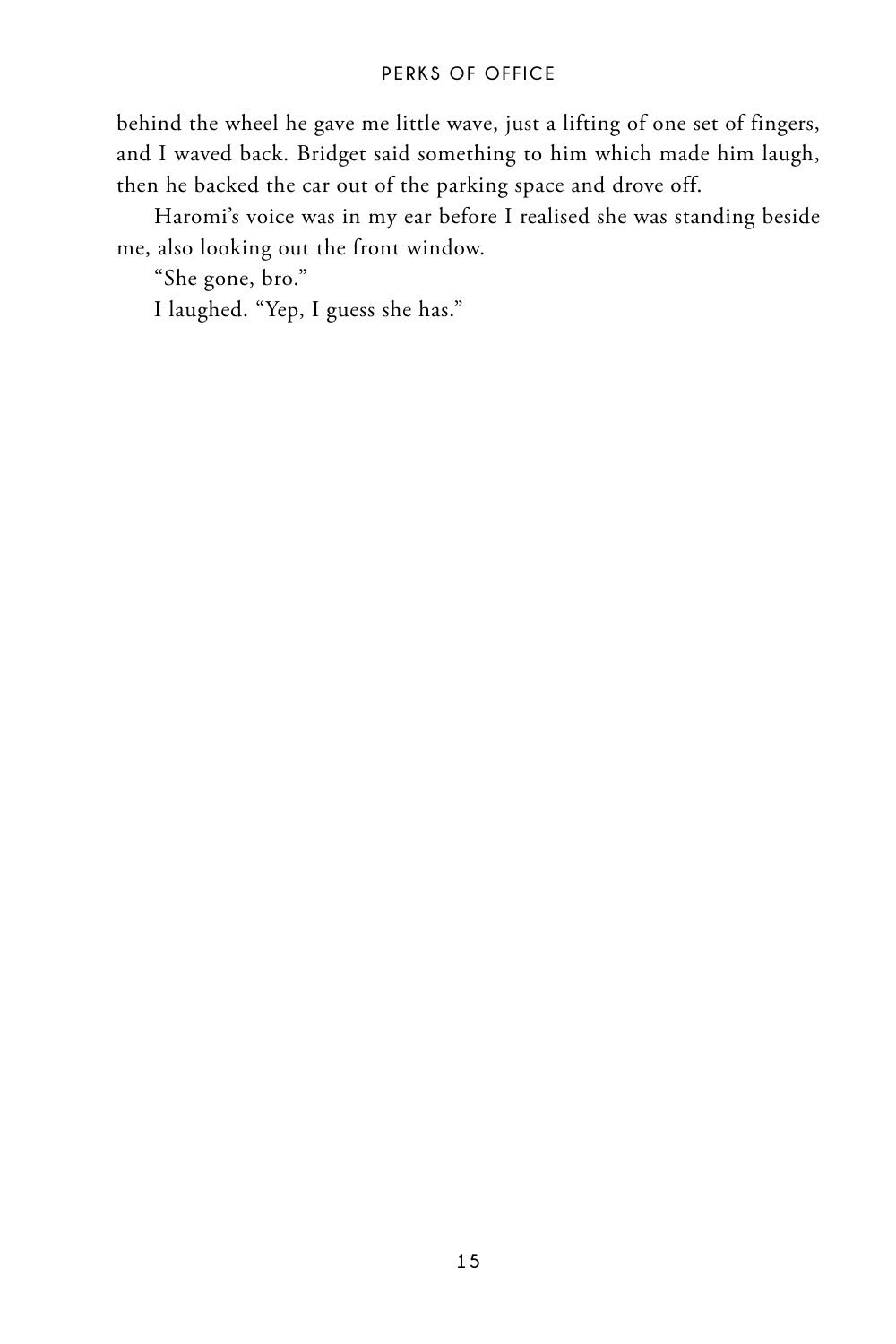**Chapter 3**

TWO DAYS LATER MY PHONE rang.

"Landells Electorate Office, this is Emma."

"Hi Emma, it's Bridget."

"Oh, um, hi… Bridget." Awkward.

"I was wondering if I could ask you a favour actually." She paused.

"Sure, anything, Bridget." She hadn't ever actually told me I was allowed to call her Bridget. I had no idea if her staff in the city called her "Minister". I figured probably at least I should have called her "Minister" once, and given her a chance to say, "Oh please, call me Bridget". Oh well, in for a penny in for a pound, I always say. Plus, people usually introduced themselves using the name they wanted you to call them. I'd never dealt with people who had official titles bestowed on them by the English Crown before though.

"My chief of staff is tied up here with something and another adviser is off sick, so could you please print off some speaking points I'm about to e-mail you and meet me at Paul Park State High School in half an hour? I'm about to get in the car."

"Uhhhhh, yah. Great. Sounds good. Will do. See ya then. Bye."

When I finally stopped saying things and hung up, I logged into my computer to wait for her e-mail. She had a great voice, clear but not forced. I liked that she asked me for a favour, rather than telling me to do something. It was probably a tactic she'd learned somewhere, maybe in a self-help book, one of many she probably had at her house, called *Communicating With Underlings so They Don't Resent You and Do Everything You Say*. Or maybe at politician school.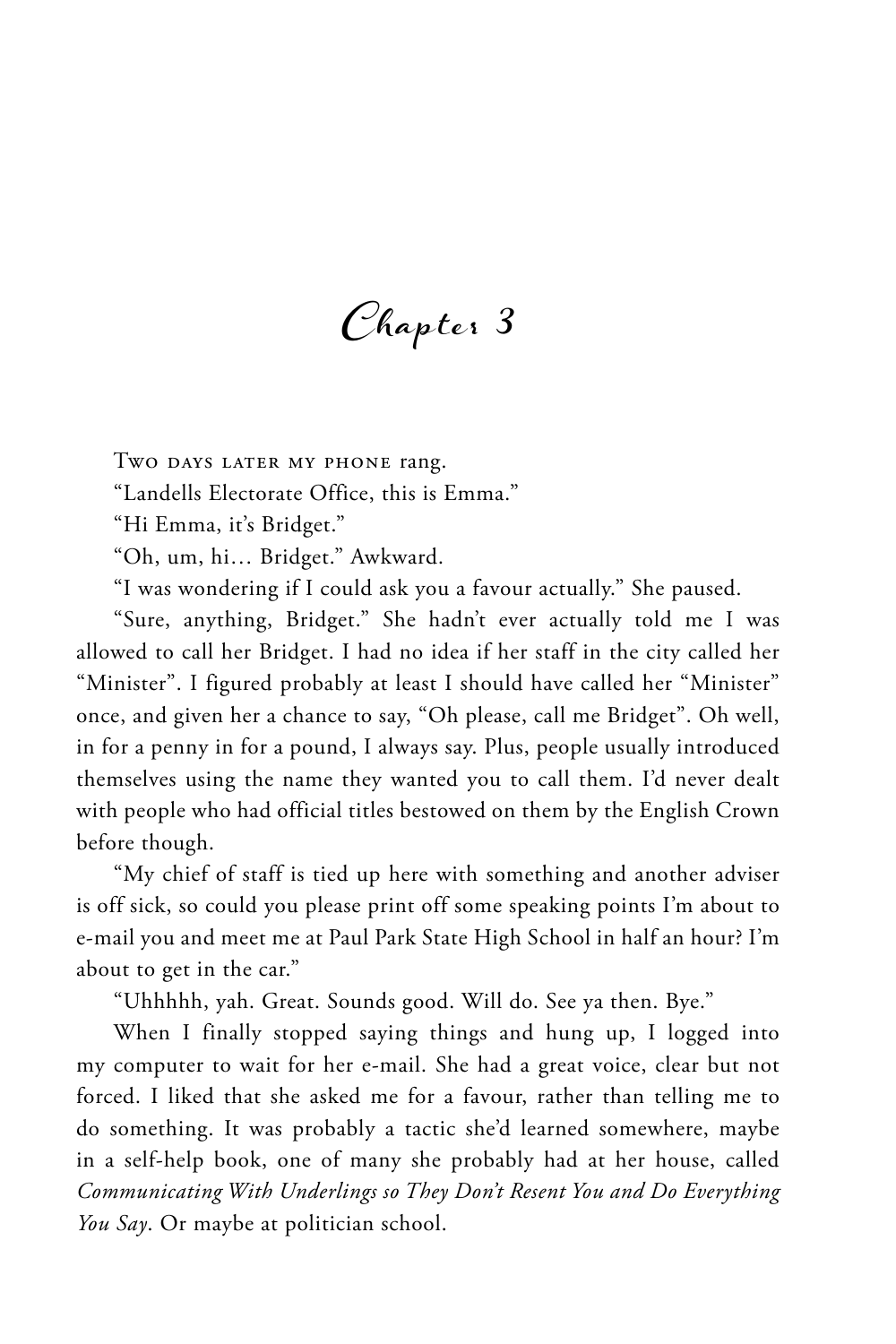"You look weird," Haromi said as she walked past on her way back from the loo.

"Oh, nah. I'm fine. Bridget phoned and asked me to print these speaking points and meet her at Paul Park High. Wait, can I borrow your car? I can pay you back for the petrol and put it on expenses."

"What, the fifteen cents it will cost you to get to Paul? I'm right for that, thanks."

\* \* \*

The school was your bog-standard state high school, with its cement paths running between garden beds with hardy, low maintenance plants; but this school had an orderly air I could only imagine set it apart from other Logan schools. There was no sign of graffiti, and not a single piece of rubbish on the ground. They might have spruced up the front for Bridget's visit, but I don't think a generally crappy school could have done such a good job making itself look nice just for the day.

I'd fronted up to the main office, where a brisk-looking lady with a nametag that said Mrs Barker greeted me from behind a high desk. I say she greeted me but really she continued to type quickly and said "Yes?"

Mrs Barker clasped her hands and smiled when I told her I worked for the minister, then pointed me toward where Bridget was going to park. I thanked her and went to find some shade to wait in.

I suddenly remembered Paul Park was Polly's old school. She'd never tried too hard academically—mostly because she got passing grades with just her natural smarts and flair for improvising—but she always said she'd loved playing soccer for the school team. I took a photo on my phone from my vantage point looking back toward the school entrance and the office. I messaged it to her, writing *I'm stalking your past* as the only means of explanation.

The little dots that showed she was typing popped up immediately. I scoffed. It would be the middle of the night in Dublin. Polly didn't do normal sleeping patterns, and said the best sleep was to be had after crashing into bed drunk at dawn. We used to crash quite regularly after a night out together, back when we were both single. We'd drink for a bit in the straight pubs and bars and I'd try to find the only (other) gay girl in the place, then we'd head to Fortitude Valley and Polly would try to find the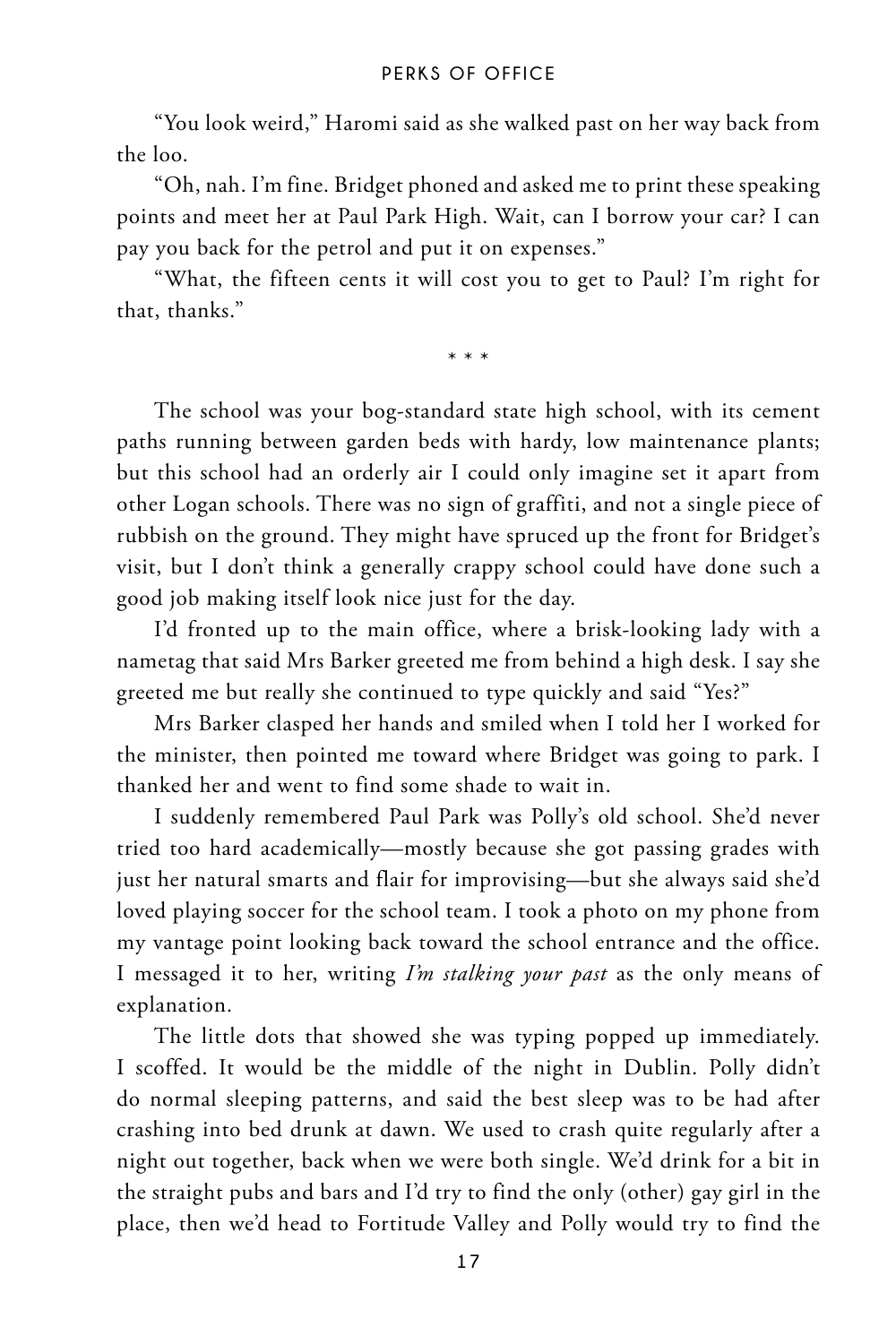only straight (enough) guy at the Wickham or the Beat. I smiled, getting lost in the memory of one night when Pol was in particularly fine form and had jumped up next to the DJ at the Wickham, grabbed his mic and yelled, "Does anyone identifying as male in the house tonight want to buy me a drink?" to deafening cheers and applause. She'd ended up going home with a lovely tall boy from Dirranbandi who was chaperoning his newly out younger brother. He was a sweet guy… Derek, Daniel?

*WTF! Why are you at Paul??!?*

*A work thing.* I typed back. *Hey, did I go home alone that night you met that bloke from Dirran?*

Dots again immediately.

*NO WAY dummy! The night I hooked up with Damian was the night you hooked up with that hot-as Rihanna-looking fine-as-shit honey with the French accent before you blew her off because Fuckface messaged you for the first time in months*—U UP?—*and you raced over like a dummy.*

I cringed. The most beautiful woman I had ever seen in real life had come up to me while I was ordering a beer and asked me to dance. Dancing had turned to light making-out which had turned into heavier making-out, with Polly's enthusiasm for the situation ever threatening to be a distraction. Her hatred for Ailee was already firmly entrenched by that point, and every time I came up for breath, Pol took time out from dancing all up on Damian from Dirran to catch my eye and give me a cheesy thumbs up.

But Pol was right. I had gone into the toilets at some stage and seen a text from Ailee, saying she missed me and her parents had gone on a Christian weekend getaway to Mt Tamborine. In the cold light of day (actually becoming quite hot standing under a tree next to a high school car park), the ridiculousness of Ailee texting me after she was the one who instigated a "time out phase" so she could "figure some things out" was astounding. But that night I was the wrong mix of drunk and horny, so with a brief good-bye to Hottest Woman I'd Ever Seen in Real Life, and a lie to a flabbergasted Polly that I was tired and was heading home, I got an Uber to Ailee's house. The fact the sex was explosive was cold comfort. It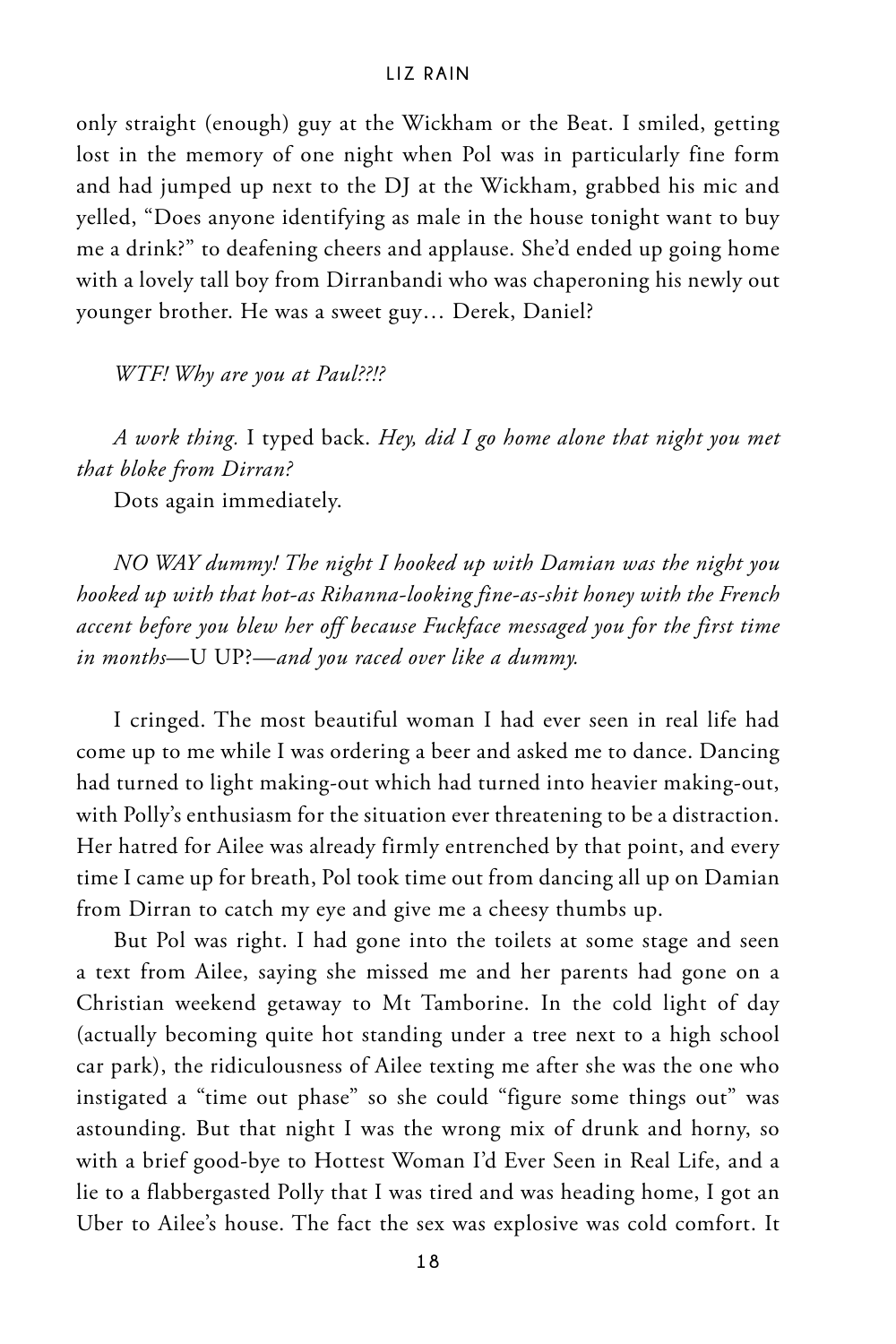had an edge to it, a danger and a passion I knew even then came from the fact that kissing her, touching her, was always the stupidest fucking thing I could possibly do. I never found out the Hottest Woman I'd Ever Seen in Real Life's name.

Bridget's ministerial car turned into the car park. Her driver jumped out and opened the door for her.

You would never have known she'd had a hectic morning with staff shortages. Her hair shone and her pretty, blue sensible skirt suit was uncreased and sat perfectly. She smiled as I greeted her, and a slight bit of relief showed on her face.

"Emma, thanks for coming down. I really appreciate it. And you've got my speaking points? Great. I thought I was going to have to read them off my phone in front of the whole assembly!"

I laughed, probably more loudly than what she said warranted.

"Are you going to be okay if I wait here, Minister?"

Damn it. The chauffeur didn't call her by her first name like a nube.

"Yes, that's fine Ray. Emma can look after me from here."

Mrs Barker had seen the car and came to join us. Bridget greeted her warmly, mentioning her last visit to make it clear she remembered her. Mrs Barker positively glowed under the Bridget treatment.

"Assembly's begun, Minister. I'll take you backstage for when it's your turn to speak."

"Oh, call me Bridget, Shirl. We're old friends by now."

Dammit!

Shirl Barker opened up a side door and led us slowly up some steps to the side of the stage in the big school hall. The hall was new and quite nice, and I was glad my taxpayer dollars had gone into it. A student was at the microphone speaking about the amount of money raised at a recent something-or-other for some other thing. She spoke well and without a trace of nerves. I peeked around the curtains at the rest of the student body and they were sitting with polite if not rapt attention. The speaker made some small joke I missed, and the audience gave a mild titter.

"Future political star right there, hey?" I said quietly, turning to Bridget. She looked up from the speaking points she was reading by phone-light in the close darkness between the stage curtains. Did I catch a slight strain in her face?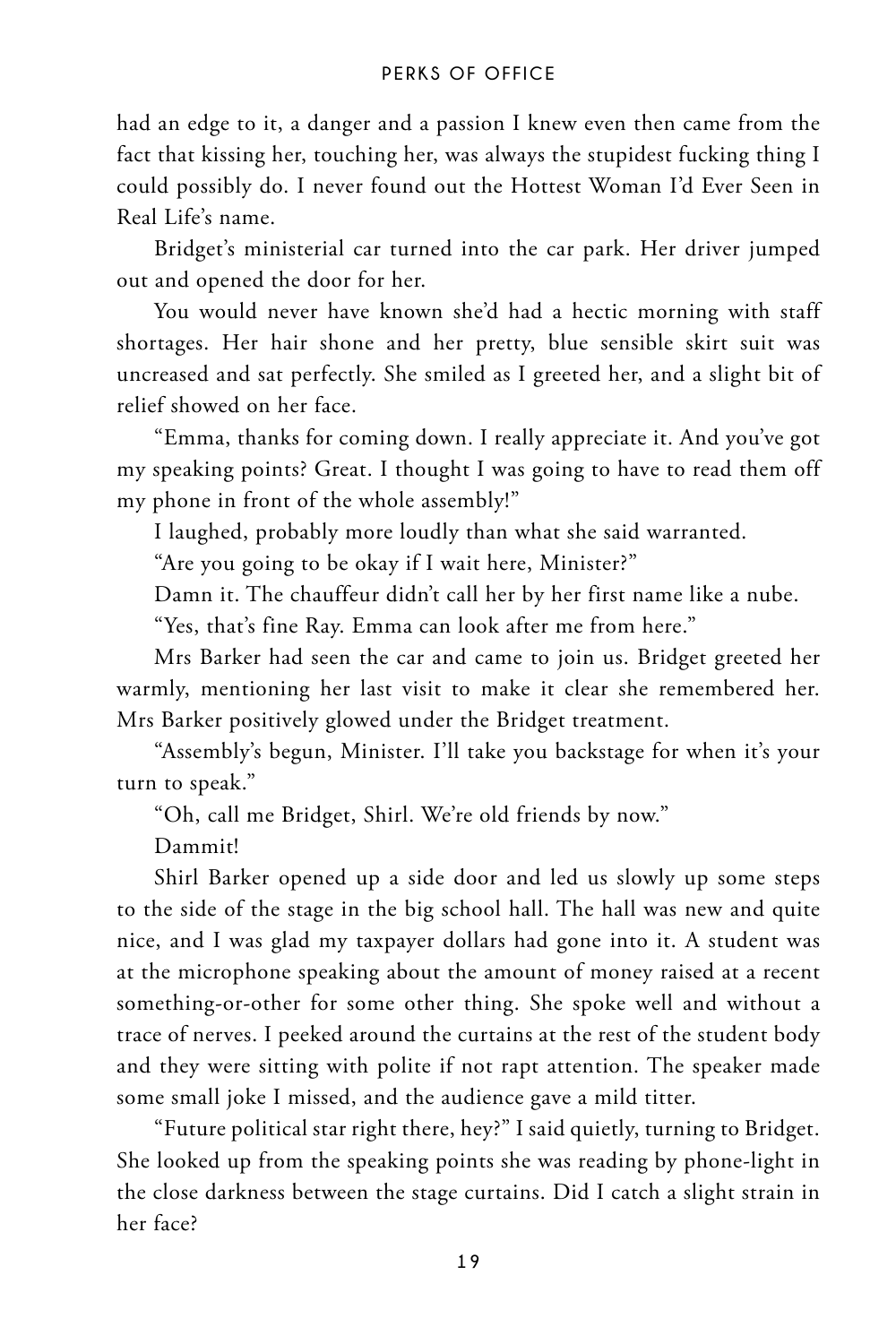"You'll be great," I said before I realised it. She tilted her head and gave me the slightest of smiles. At that moment Mrs Barker came up and whispered it was time for the principal to introduce her.

As Bridget walked a few steps in front of me to the edge of the stage curtain, I allowed my internal cringe to show briefly on my face, hidden in the safety of the backstage darkness. Of course she'd be great. The woman had done hundreds, if not thousands, of speeches—most of them much more important than a preamble to this half-arse school award presentation, smack-dab in the centre of Centrelink city. *Oh well, at least you can stop trying to make a good impression, because she now thinks you're a fucking idiot.*

It was her job to turn the shininess on for everyone from international dignitaries to the Shirls of the world, to build an instant moment of rapport that would linger. Then she or her party could use it for their political advantage, either as influence, or at the ballot box. She'd turned the shininess on me for a grand total of twelve minutes and I was already telling her "You'll be great" like we were best friends in a primary school play. I mean, me reassuring her? The woman might be the premier someday. I cringed again. I'd overstepped, and I was going to have to be more careful if she was going to take me seriously.

The principal, Mr Eames, who was young to be the principal of such a big school, probably not much older than forty by the look of him, came up to the mic. The student body, who had been remarkably quiet through the assembly so far, quieted down even more, and the attention directed toward the stage became almost a palpable energy. Wow. This bloke had missed his calling as a cult leader to be able to get nine hundred teenagers in polyester polo shirts to actually listen to him; it was nothing short of a miracle.

He was an engaging speaker, with a deep voice and great smile. I snuck another look out at the kids and confirmed my suspicion that ninety-three per cent of the female student body and probably ten per cent of the male was well on the way to being in love with him.

The audience clapped politely when Bridget walked up to the podium. Her speech was good too. Her voice was slightly thinner and higher than her normal speaking voice, but she spoke well and the students didn't seem too bored.

A few of them filed onto the stage and Bridget handed each of them a plaque thing and shook their hands. Mr Eames thanked her again and she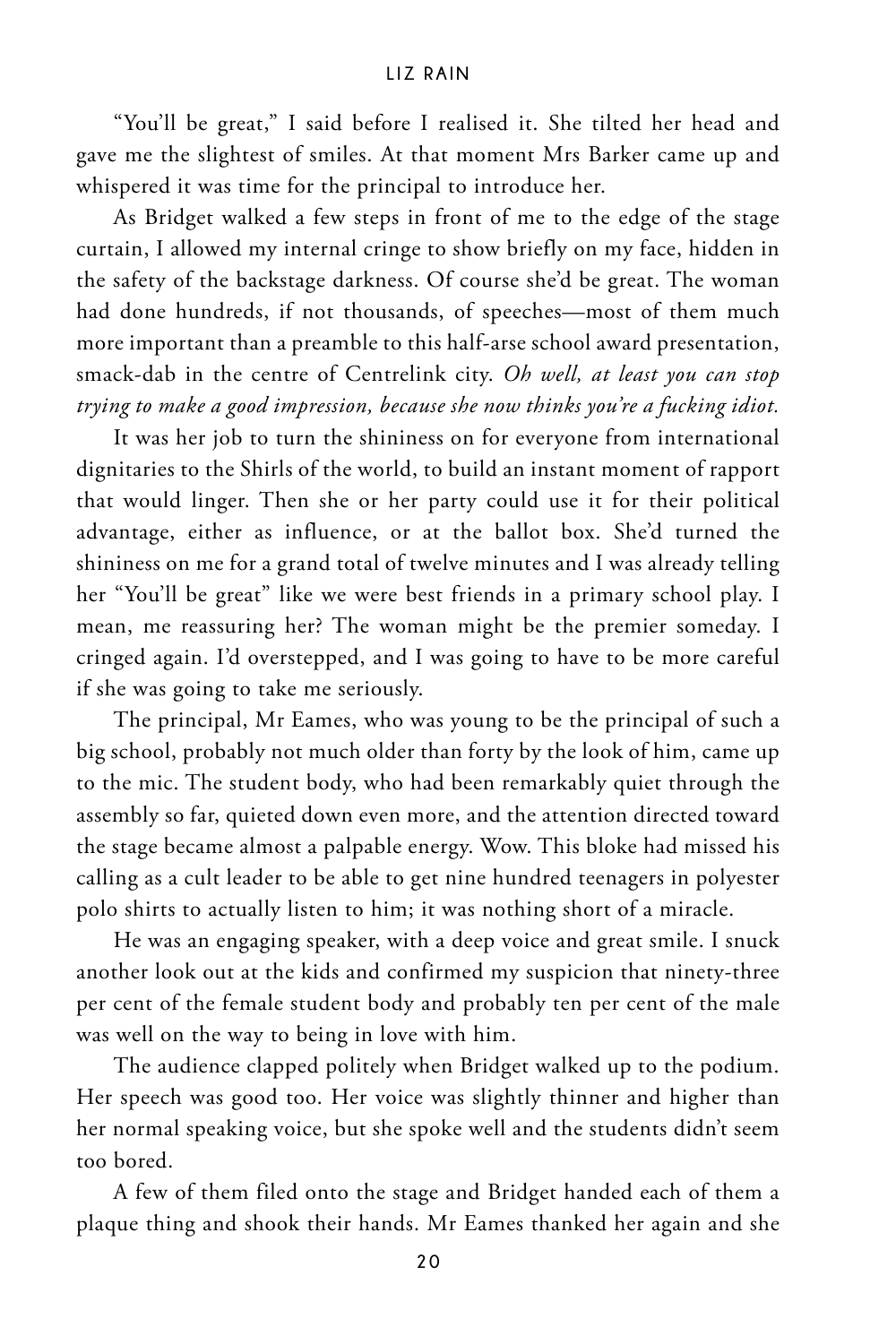walked off-stage toward me. She stepped out of the stage lights and into our space in the black curtains. She took a deep breath in, exhaled slowly, then pressed her lips together and looked at me.

I stood there. The words, "You did great," rose to my mind, but it was you'll-be-great-gate all over again! And I'd forgotten all the other words there were. We stood there regarding each other in the darkness for a while, and it was as awkward as it sounds.

"We should head out." The words occurred to me—I said them, listened to them, and was relieved they sounded pretty normal.

"Yes, I suppose we should."

"I mean, Shirl awaits."

"Indeed she does."

I led the way back out through the curtains away from the stage and down the stairs. I opened the door and we stepped out of the darkness into blinding sunlight.

"Ooo, bright," said Bridget.

"You got sunnies?"

"Yep, in the car."

I nodded. We continued walking.

"Well, what did you think?" she said. "Would my presenting the awards plus brief remarks have changed any of those kids' lives today?"

"For sure," I replied, matching my easy tone to hers. *Why not?* "I thought your remarks were quite… remarkable." Ouch. I glanced at her to gauge the damage, but she smiled at me. A real smile; less shiny, but more, what? A smile that threw off the symmetry of her face, to one that crinkled. A smile that allowed the faintest lines around her eyes to show through her make-up. A beautiful smile. *Uh-oh.*

\* \* \*

"TBH, I'm pleased," said Polly.

"Pleased? You once told me people having crushes on their bosses was so cliché it literally made you gag." I was making dinner with the laptop open on top of a Tupperware container full of self-rising flour, just to be sure I didn't spill anything on it. It was 10:30 a.m. in Dublin, so Polly was still in bed after a big night.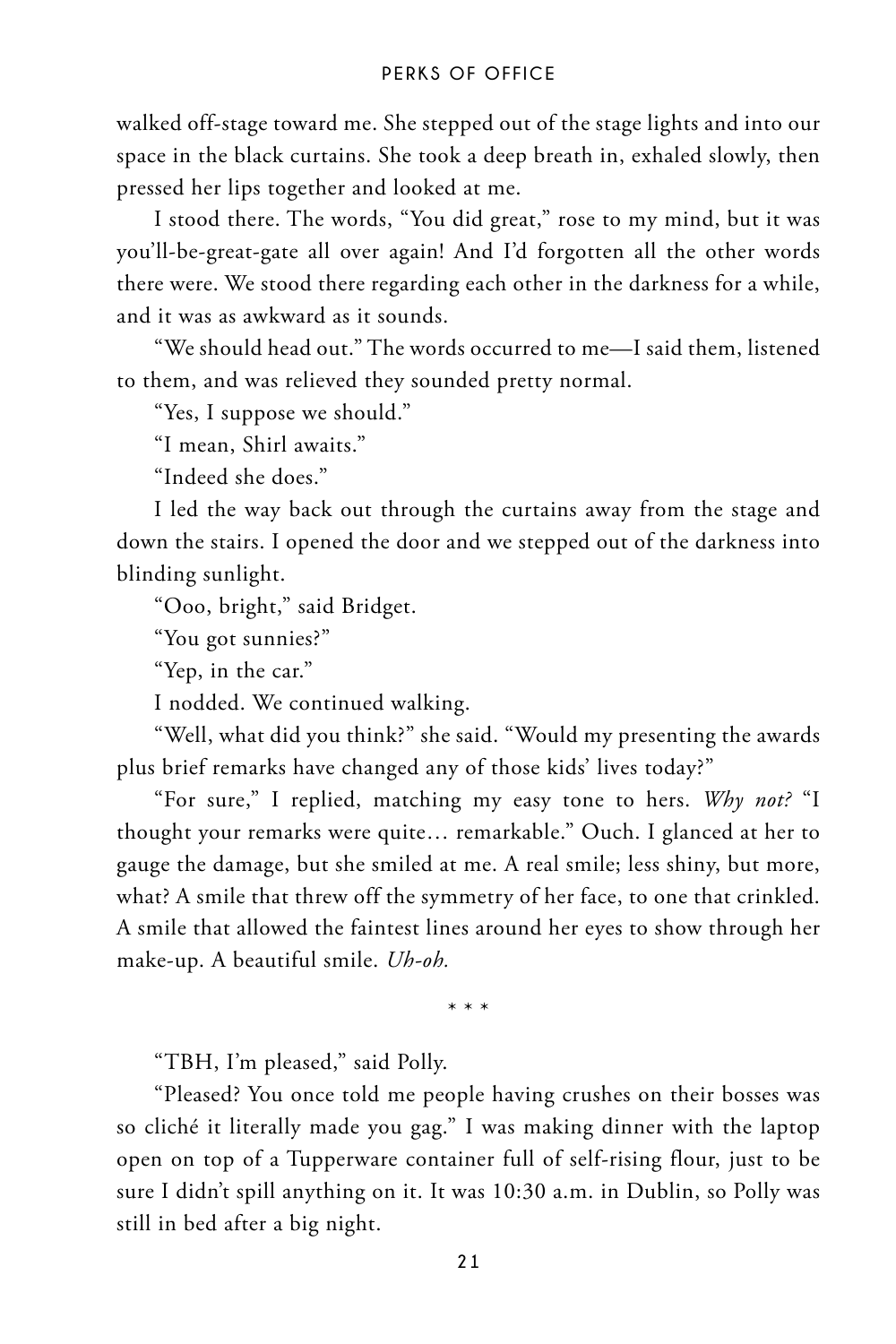"Yass, but I'm just glad my little worm is showing an interest, even a dumb interest, in someone other than a certain Fuckface-who-shall-not-be-named."

I brandished my knife at her. "Little worm? Harsh."

"I just mean, a little creature that is so, so defenceless, and is squinting its little eyes at the big world after crawling its little pale self out of the dirt for the first time," she said. "That's you," she added helpfully.

I rolled my eyes. "It's not even a proper crush," I said, squinting my eyes (like a little worm, I guess) as I sliced a brown onion.

"And what's that supposed to mean?"

"Well, it's never going to go anywhere."

She shook her head and sighed. "Liam Hemsworth isn't likely to come knocking on my door anytime soon. Are you going to claim my seven-year crush on him isn't proper?"

"No, you're right. I guess I'm using her to distract myself from the fact my love-life is up shit creek. I look forward to it when I know I'm going to see her."

"I bet you do, you horny toad. What does she look like, anyway? Bangin' bod?"

"Leopoldina Alexandra Ocampo," I said, drawing myself up to my full height.

Polly grimaced; she knew she was in for a rant when I used her full name.

"Just because we are women, it does not give us the right to objectify women. When we do it, it gives unenlightened men permission to do it. So, no, I will not break the Minister for Corrective Services and Minister for State Development, Innovation and Infrastructure down into a list of body parts and rate them for your benefit."

"S'cool. I image-searched her while you were talking. She's…" She held up her phone and squinted at it. "Not your usual type."

"You're impossible." I sliced more onion. "And what's that supposed to mean?"

She continued scrolling and squinting. "She's thicker, less sporty than you usually go for. And I never took you for a boob girl."

"Firstly," I said, outraged, "you seem to be suggesting I only date skinny chicks, which is untrue."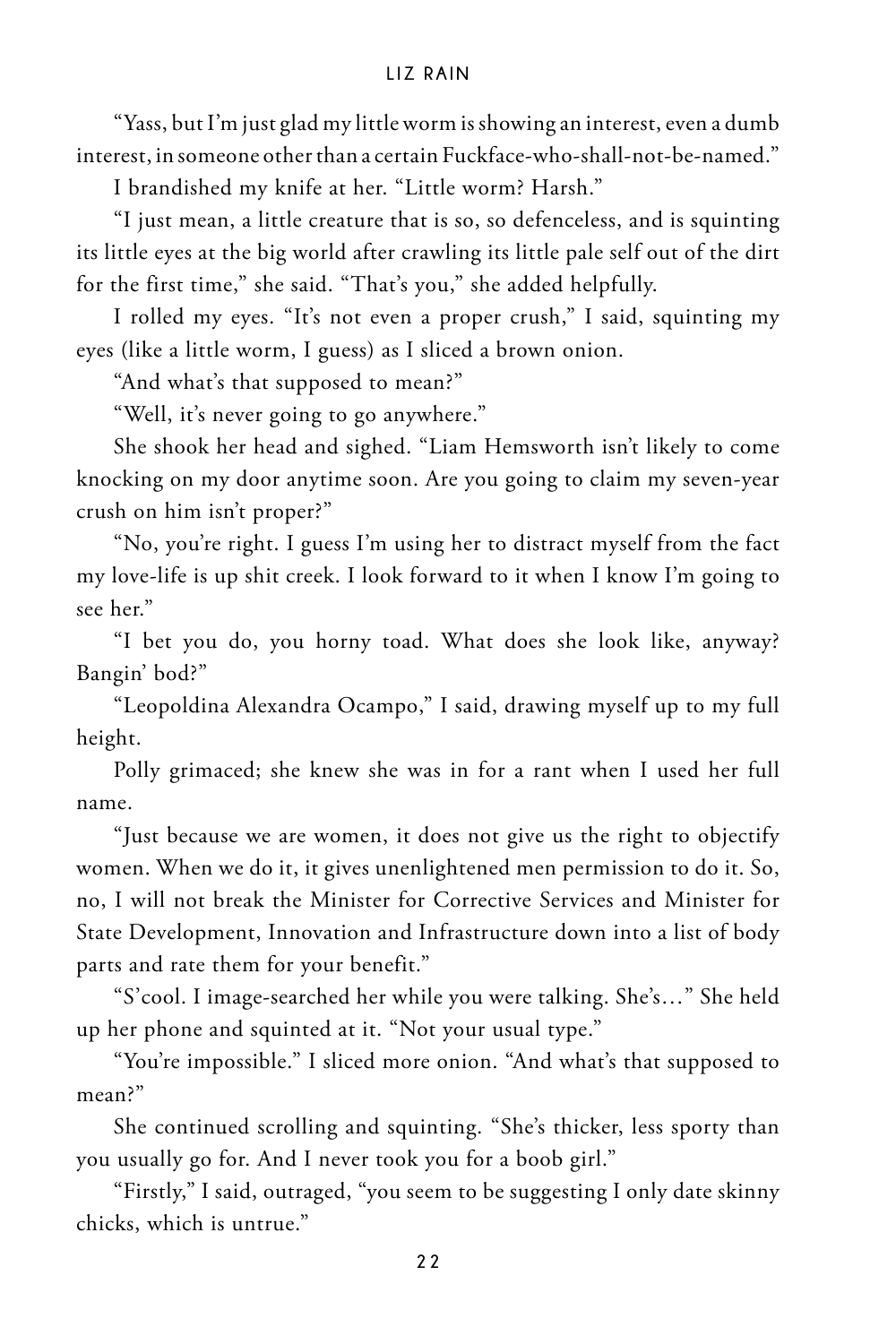"Calm the farm, Em. Jeez. I'm not throwing shade at you, girl. I'm paying you a compliment. Your taste seems to have matured from your basic footy girl model, so I'm pleased. I get massive school debate captain vibes from her though. I can't believe we've been friends this long and I never knew your type was sex-starved overachiever."

"Well, it might surprise you to know Mia Freeburton-Hughes, who was debate captain at my school, once told me she loved debate so much because she could catch a dick any time she wanted. I went to a debate team party once and it was wild. I'm pretty sure it turned into an orgy right after I left."

"Ha! Well, your minister for blah-blah might never have had sex in her whole life for all we know. When you finally make your move she might explode from all the pent-up energy."

"Well, in that case it's lucky for her that I am never ever going to make a move."